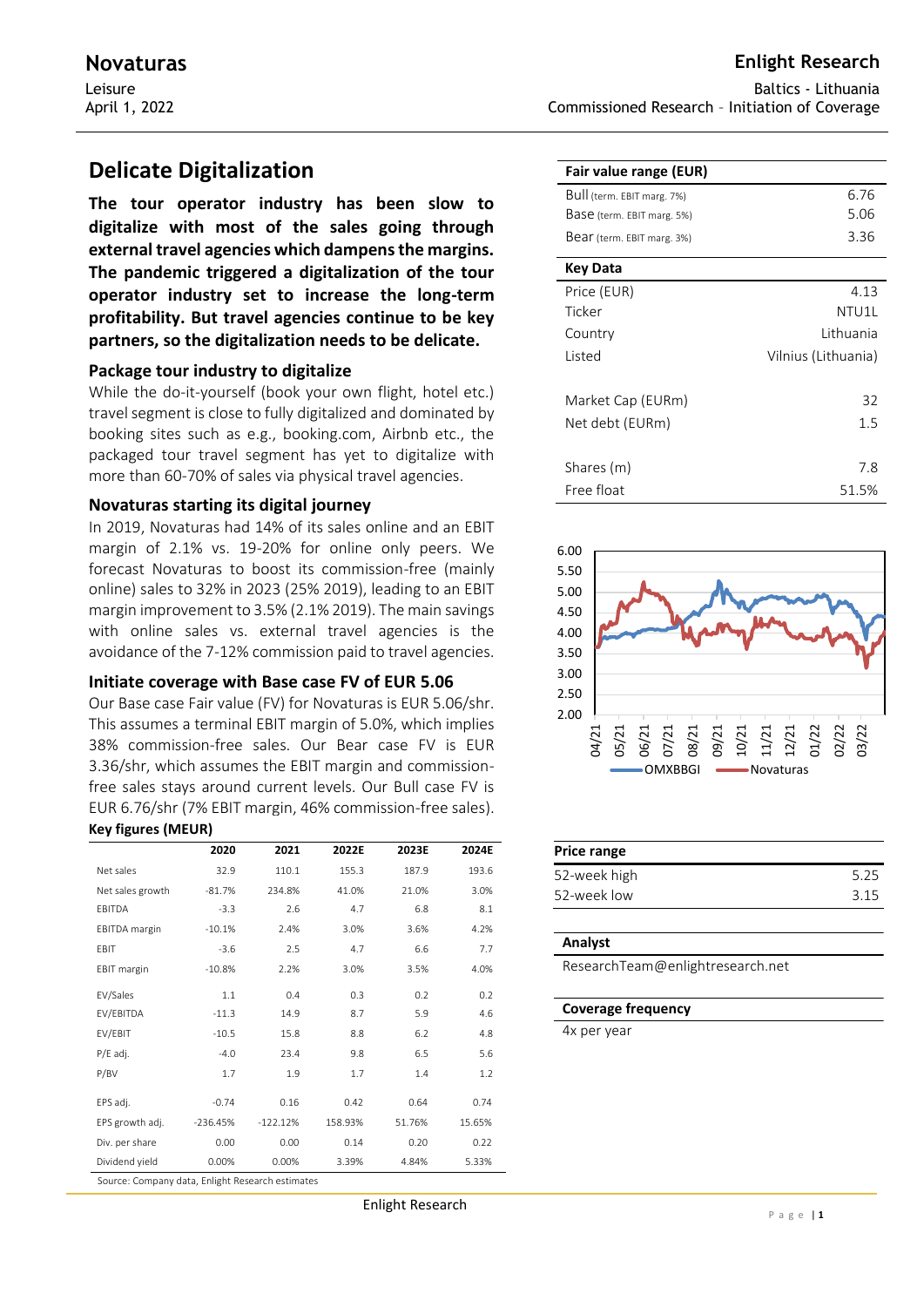# **Time to Digitalize**

## **Tour operators slow to digitalize…**

While the segment for bookings of individual flights and hotel rooms has been disrupted by online travel agencies (OTAs) and accommodation websites, the packaged tour segment has stayed traditional with most of the bookings coming through physical travel agencies. We estimate that Baltic tour operators gets 60-70% of its sales from physical travel agencies – Novaturas share of sales from external physical travel agencies has been stable at around 70% since 2017 (see "Travel agencies" in chart below). The situation in Europe is the same; according to the leading travel industry research company, Phocuswright, the tour operator segment has the lowest online penetration among all European travel segments, however, it is expected to reach 37% by 2022.

| Travel segment                                | Dominated by                 | Dominating sales channel                                      | Example of companies                                       |
|-----------------------------------------------|------------------------------|---------------------------------------------------------------|------------------------------------------------------------|
| Pre-packaged trips (flight & hotel)           | Suppliers (tour operators)   | Traditional physical travel<br>agencies working on commission | Novaturas, Tez Tour, TUI, Itaka,<br>Begonija, Tiketa Tours |
| Individual flights and<br>accommodation (DIY) | OTA (Online Travel Agencies) | Own websites                                                  | Booking.com, Expedia, Trip.com,<br>Lastminute.com          |

Source: Enlight Research



### Novaturas Sales channel distribution

Source: Company reports

GDS = Global Distribution System such as e.g., Amadeus, Sabre

### **…but need to lower their sales expenses**

Tour operators use of external physical travel agencies as the main sales channel is expensive as 7-12% of the sales have to be paid away in commissions. Out of the six tour operators active in the Baltic region with available financials reports, only three (Novaturas, Tez Tour, Alida) were profitable in the "normal" year 2019, and they were barely profitable with an EBIT margin around 1-2% (Novaturas 2019 EBIT margin was 2.1%). In our view, the tour operators active in the Baltics must increase their commission-free sales channels (own websites and agencies) vs. the commissionedbased sales channels (external travel agencies, GDS = global distribution systems e.g., Amadeus) to improve margins to attractive levels. This mainly means increasing own online sales i.e., going digital. The pandemic has rushed the need for digitalization, but it was evident already before as (a) the small size of the Baltic market with four languages including Russian makes it hard to achieve sufficient profitability, (b) the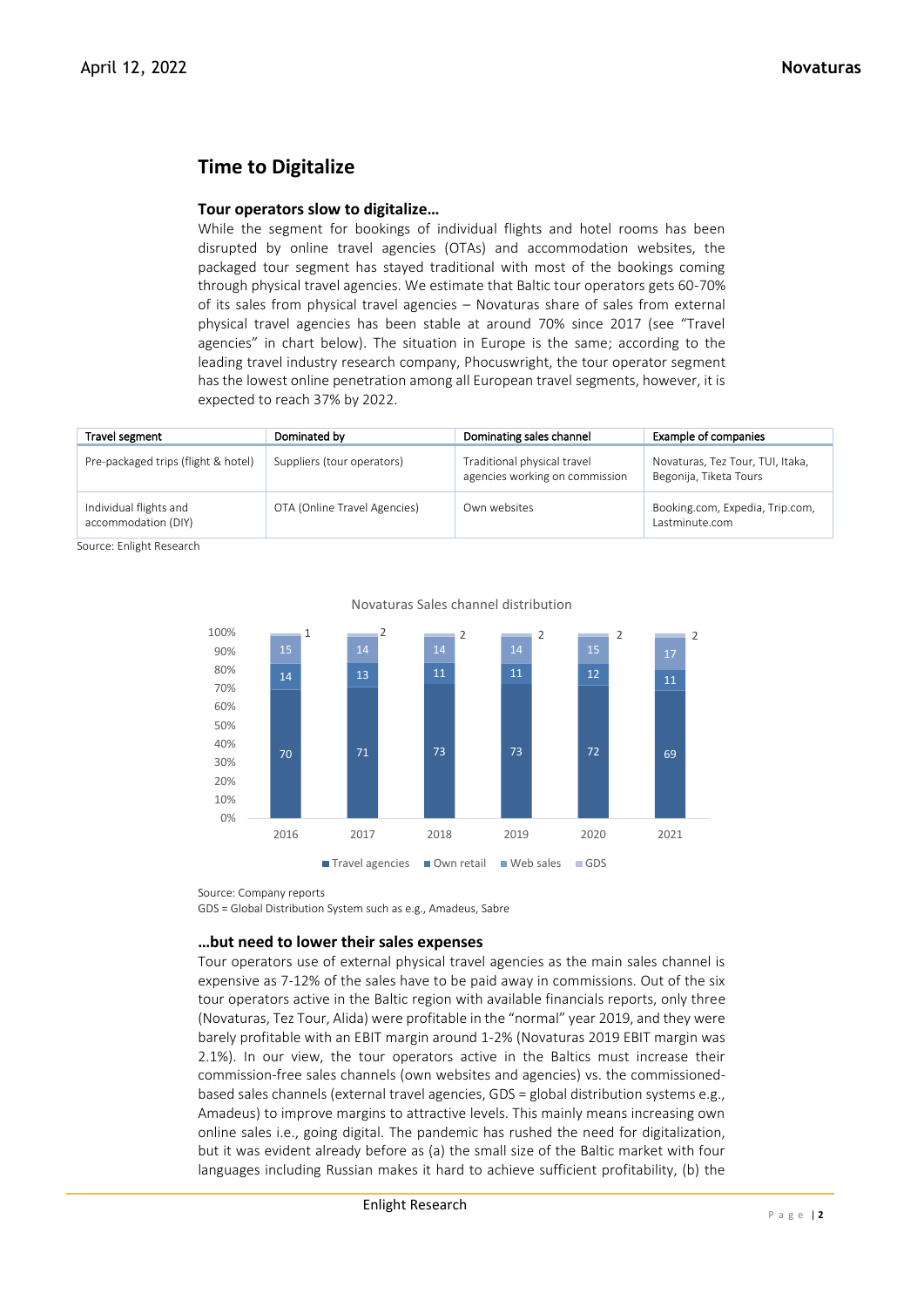commissions paid to physical travel agencies squeeze margins, and (c) the younger generations prefer to book on the internet. Worth noting is that we believe the "packaged tour" as product is very much alive. A packaged tour provides a convenient full-service holiday solution often at a better price (through economies of scale) than OTAs where flights and hotels must be booked separately by the client. Consequently, it is about digitalizing the tour operator business model with focus on own online sales.

| Tour operators Baltic 2019 EBIT margin |  |  |
|----------------------------------------|--|--|
|----------------------------------------|--|--|

| Novaturas              | 2.1%     |
|------------------------|----------|
| Tez Tour FF            | 1.8%     |
| Tez Tour LT            | 0.6%     |
| Alida                  | 0.5%     |
| Tez Tour LV            | 0.0%     |
| Tiketa Tours (Kidy) EE | $-2.7%$  |
| <b>TUI Baltics</b>     | $-5.5%$  |
| Itaka LT               | $-13.5%$ |
| Tiketa Tours LT        | $-20.8%$ |
| Itaka LV               | $-53.6%$ |

Source: Company reports

#### **Digitalization implies substantial margin improvement**

The "digital only" tour operators OnTheBeach, and WeLoveHolidays posted 2019 EBIT margins of 19%, and 20%, respectively, while the online travel agencies (OTAs) had 2019 EBIT margins between 5-35% (average 15%). Consequently, we believe a successful digitalization of Novaturas own sales channel has potential to increase the EBIT margin from around 2% to 5% or higher. On the other hand, failure to digitalize its sales channel could lead to persistent low margins or even losses, especially as the competition from other players intensify. For example, OTAs continue to ramp up their dynamic packaging capabilities, enabling travellers to mix-and-match travel products to build their own vacation packages, while suppliers – especially airlines – are widening their own tour operator strategies (easyJet has announced an ambitious plan to expand its easyJet Holidays division into a major, pan-European holiday package firm).

| <b>EBIT margin of selected travel companies, 2019</b> |  |  |
|-------------------------------------------------------|--|--|
|-------------------------------------------------------|--|--|



Source: company website

\* Excludes one-off costs mainly related to the bankruptcy of Thomas Cook

Enlight Research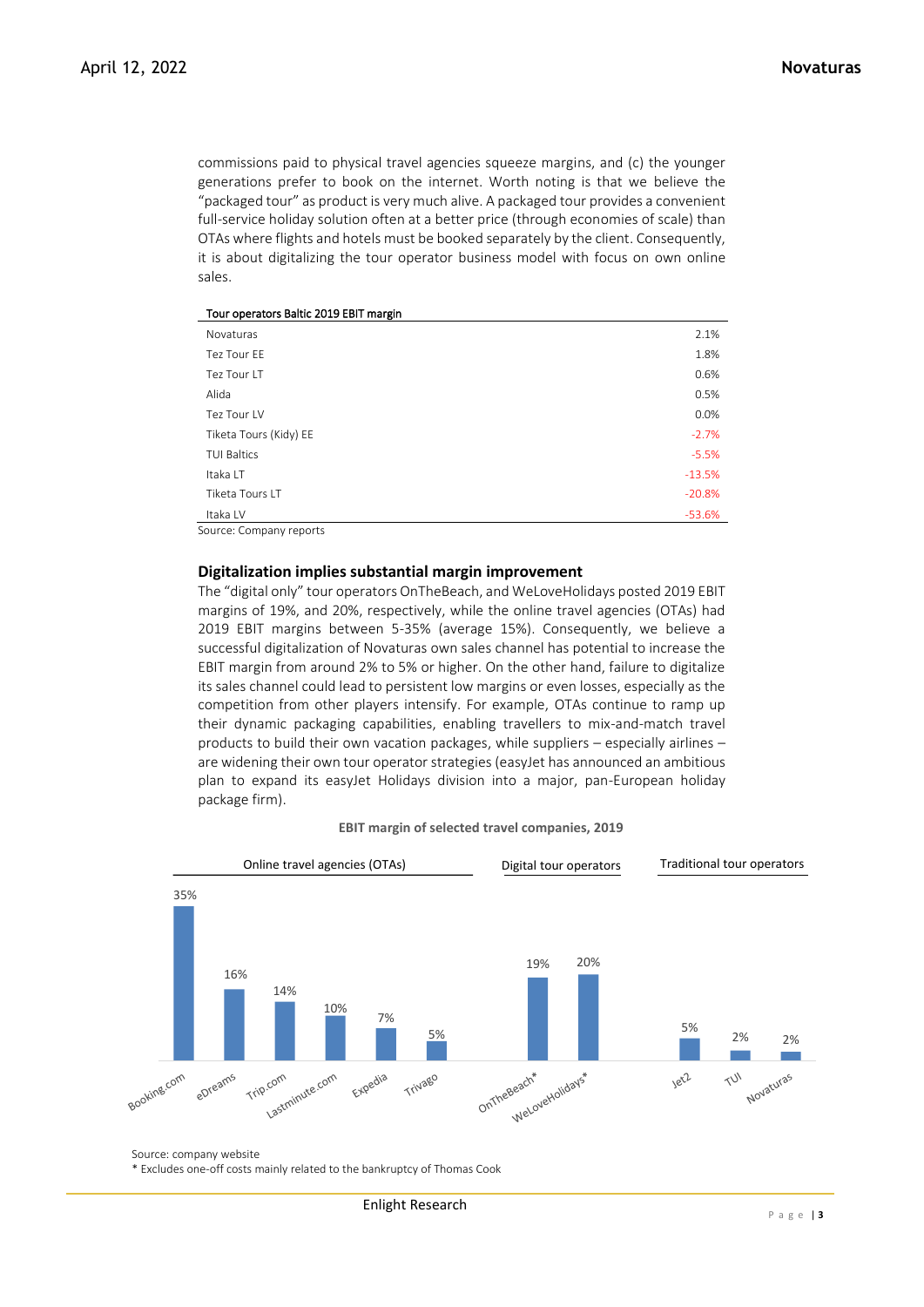#### **Novaturas digital take-off**

For Novaturas, going digital means increasing the sales channels "Own retail" and "Web sales" where no sales commissions are paid vs. the sales channels "Travelling agencies" and "GDS" (global travel booking system, Amadeus) where sales commissions must be paid. According to our simulation, for every two percentage point increase in own sales, the EBIT margin improves by half a percentage point (from 2022 and onward).



Source: Enlight Research simulation

This year, we forecast the commission-free sales to reach 30% of Group sales (up from 28.5% in 2021, and 26.3% in 2020), while the EBIT margin is expected to reach 3.0% (up from 2.2% in 2021). We forecast commission-free sales to increase by two percentage points in 2023 and 2024, resulting in an EBIT margin of 3.5%, and 4.0% respectively. We believe the pandemic has served as a trigger for Novaturas' digital journey resulting in a focused strategy to increase share of commission-free sales (mainly web based sales). However, the digitalization must be done gradually and with care as external physical travel agencies will remain to be key partners representing 60-70% of sales in the near-term.



Share of Commission-free Revenues & Group EBIT margin

Source: Company reports (historical), Enlight Research (Estimates)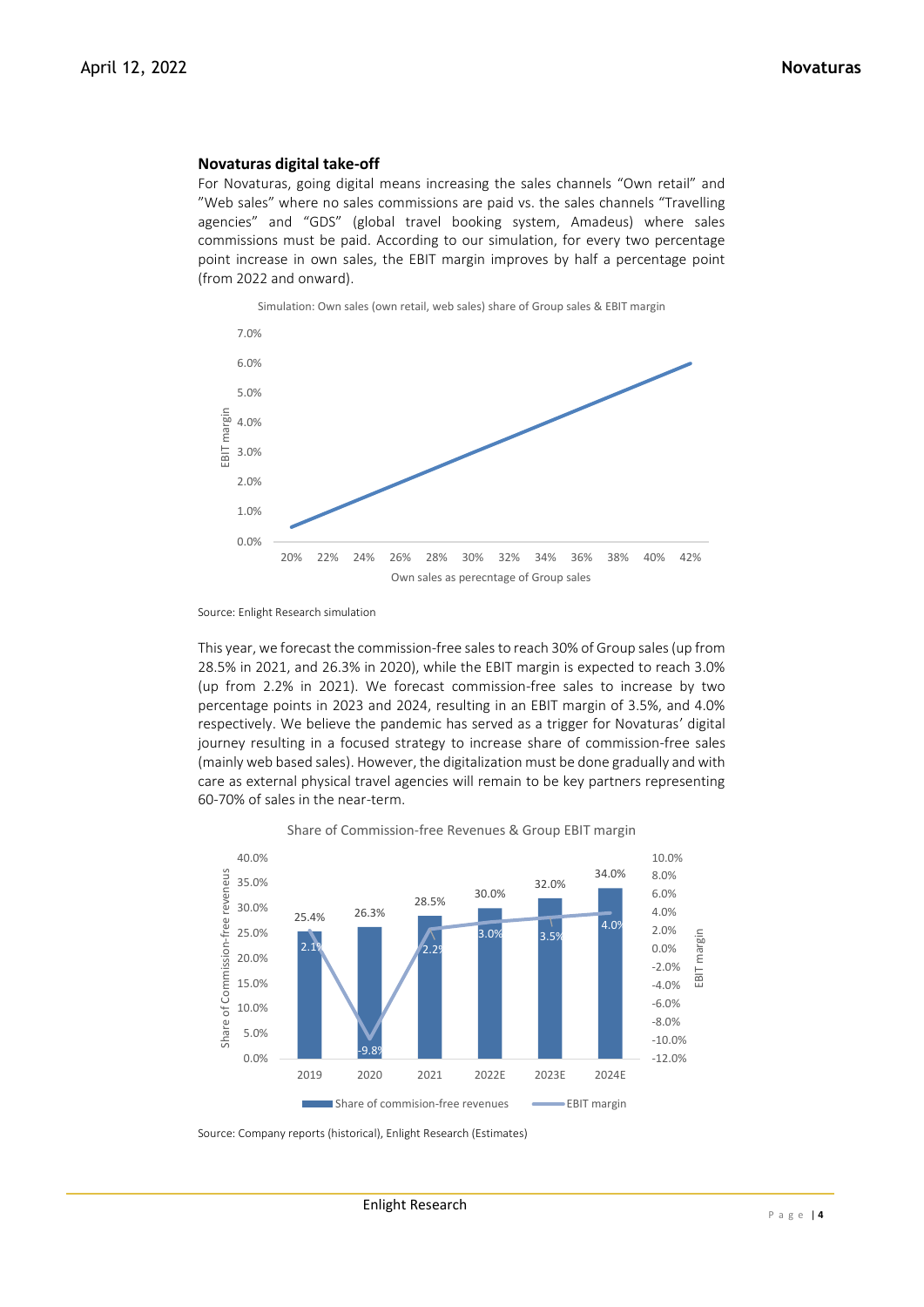## **Valuation**

#### **Peer valuation**

We divide our peer group into the following three subgroups: (1) Traditional tour operators, (2) Digital only tour operators, and (3) Online travel agencies (OTAs). As 2020-2022 multiples are misleading due to the pandemic, we focus on 2023 estimated multiples. Not surprisingly, the Traditional tour operators have the lowest 2023 estimated average EV/EBITDA multiple at 4.8x, vs. 11.0x for OTAs and 10.2x for Digital only tour operators. We find it interesting that OTAs and Digital tour operators trade at similar multiples. In our view, this shows that digitalization is the most important aspect – not if you are a travelling agency or a tour operator. This is supported by the historical EBIT margins which in the "normal" year 2019 was 2-5% for the Traditional tour operators vs. 15-19% for the OTAs and Digital tour operators. With a 2023 estimated EV/EBITDA of 5.9x, Novaturas has a premium to the Traditional tour operators. Worth noting is that the peers are substantially bigger and often have different business model so a straight comparison might not be relevant. Regardless, we believe an increase in Novaturas' online sales could boost margins and lead to a higher valuation multiple (approaching the OTAs and the Digital only tour operators).

#### Travel & leisure peers

|                                                                                                                                |             |            |             | higher valuation multiple (approaching the OTAs and the Digital only tour operators). |        |         |         |         |         |       |      |       |      |                                                           |       |
|--------------------------------------------------------------------------------------------------------------------------------|-------------|------------|-------------|---------------------------------------------------------------------------------------|--------|---------|---------|---------|---------|-------|------|-------|------|-----------------------------------------------------------|-------|
| Travel & leisure peers                                                                                                         |             |            |             |                                                                                       |        |         |         |         |         |       |      |       |      |                                                           |       |
| Online Travel Agencies (OTAs)                                                                                                  |             |            | Price       | Mean(m)                                                                               | EV(m)  | P/Sales | P/Sales | P/Sales | P/Sales |       |      |       |      | P/Sales EV/EBITDA EV/EBITDA EV/EBITDA EV/EBITDA EV/EBITDA |       |
| Company                                                                                                                        | Ticker      | Ccy        | (last)      | (last)                                                                                | (last) | 2019    | 2020    | 2021    | 2022E   | 2023E | 2019 | 2020  | 2021 | 2022E                                                     | 2023E |
| Booking Holdings Inc                                                                                                           | <b>BKNG</b> |            | USD 2372.00 | 97,394                                                                                | 98,329 | 6.5     | 14.3    | 9.4     | 6.4     | 5.4   | 16.8 | 111.9 | 38.3 | 18.2                                                      | 14.6  |
| Expedia Group Inc                                                                                                              | EXPE        | <b>USD</b> | 195.41      | 29,472                                                                                | 32,329 | 2.4     | 5.7     | 3.6     | 2.6     | 2.2   | 15.1 | neg   | 27.7 | 13.8                                                      | 10.7  |
| Trivago                                                                                                                        | <b>TRVG</b> | <b>EUR</b> | 2.19        | 783                                                                                   | 589    | 0.9     | 3.1     | 2.2     | 1.3     | 1.1   | 8.4  | neg   | 45.3 | 11.3                                                      | 6.8   |
| eDreams Odigeo SA                                                                                                              | <b>EDR</b>  | <b>EUR</b> | 7.92        | 932                                                                                   | 1,396  | 1.7     | 1.8     | 8.4     | 3.1     | 2.1   | 11.6 | 12.1  | neg  | 40.9                                                      | 17.8  |
| Lastminute.com NV                                                                                                              | LMN         | <b>EUR</b> | 38.32       | 422                                                                                   | 359    | 1.2     | 3.3     | 2.6     | 1.3     | 1.2   | 5.7  | neg   | 13.3 | 5.6                                                       | 5.0   |
| Average                                                                                                                        |             |            |             |                                                                                       |        | 2.6     | 5.6     | 5.2     | 2.9     | 2.4   | 11.5 | 62.0  | 31.2 | 18.0                                                      | 11.0  |
| Median                                                                                                                         |             |            |             |                                                                                       |        | 1.7     | 3.3     | 3.6     | 2.6     | 2.1   | 11.6 | 62.0  | 33.0 | 13.8                                                      | 10.7  |
| Digital only tour operators                                                                                                    |             |            | Price       | Mean(m)                                                                               | EV(m)  | P/Sales | P/Sales | P/Sales | P/Sales |       |      |       |      | P/Sales EV/EBITDA EV/EBITDA EV/EBITDA EV/EBITDA EV/EBITDA |       |
| Company                                                                                                                        | Ticker      | Ccy        | (last)      | (last)                                                                                | (last) | 2019    | 2020    | 2021    | 2022E   | 2023E | 2019 | 2020  | 2021 | 2022E                                                     | 2023E |
| OnTheBeach Group                                                                                                               | OTB         | GBP        | 2.42        | 400                                                                                   | 370    | 2.9     | 5.6     | 19.1    | 2.8     | 2.4   | 9.6  | 53.7  | neg  | 11.3                                                      | 8.9   |
| HolidayCheck Group AG                                                                                                          | HOC         | <b>EUR</b> | 2.67        | 232                                                                                   | 191    | 1.6     | 16.0    | 8.6     | 2.7     | 1.9   | 29.9 | neg   | neg  | 18.4                                                      | 11.5  |
| Average                                                                                                                        |             |            |             |                                                                                       |        | 2.2     | 10.8    | 13.8    | 2.8     | 2.2   | 19.7 | 53.7  | neg  | 14.9                                                      | 10.2  |
| Median                                                                                                                         |             |            |             |                                                                                       |        | 2.2     | 10.8    | 13.8    | 2.8     | 2.2   | 19.7 | 53.7  | neg  | 14.9                                                      | 10.2  |
| <b>Traditional tour operator</b>                                                                                               |             |            | Price       | Mcap (m)                                                                              | EV(m)  | P/Sales | P/Sales | P/Sales | P/Sales |       |      |       |      | P/Sales EV/EBITDA EV/EBITDA EV/EBITDA EV/EBITDA EV/EBITDA |       |
| Company                                                                                                                        | Ticker      | Ccy        | (last)      | (last)                                                                                | (last) | 2019    | 2020    | 2021    | 2022E   | 2023E | 2019 | 2020  | 2021 | 2022E                                                     | 2023E |
| TUI Group (TUI AG)                                                                                                             | TUI1        | <b>EUR</b> | 2.93        | 3,221                                                                                 | 9,495  | 0.2     | 0.4     | 0.6     | 0.2     | 0.2   | 7.0  | neg   | neg  | 5.9                                                       | 4.8   |
| Jet2 Group (Jet2 PLC)                                                                                                          | JET2        | GBP        | 11.48       | 2,463                                                                                 | 2,485  | 0.8     | 0.7     | 6.2     | 1.8     | 0.6   | 7.4  | 5.0   | neg  | 119.5                                                     | 4.7   |
| Average                                                                                                                        |             |            |             |                                                                                       |        | 0.5     | 0.5     | 3.4     | 1.0     | 0.4   | 7.2  | 5.0   | neg  | 62.7                                                      | 4.8   |
| Median                                                                                                                         |             |            |             |                                                                                       |        | 0.5     | 0.5     | 3.4     | 1.0     | 0.4   | 7.2  | 5.0   | neg  | 62.7                                                      | 4.8   |
| Novaturas                                                                                                                      | <b>NTU</b>  | EUR        | 4.04        | 32                                                                                    | 40     | 0.2     | 1.0     | 0.3     | 0.2     | 0.2   | 9.5  | neg   | 15.5 | 8.5                                                       | 5.9   |
| Source: Company reports, MarketScreener (consensus estimates), Enlight Research (Novaturas estimates), Prices on 30 March 2022 |             |            |             |                                                                                       |        |         |         |         |         |       |      |       |      |                                                           |       |



Avg. 2023 EV/EBITDA & 2019 EBIT margin by peer subgroup

Source: Company reports, MarketScreener (consensus estimates), Enlight Research (Novaturas estimates)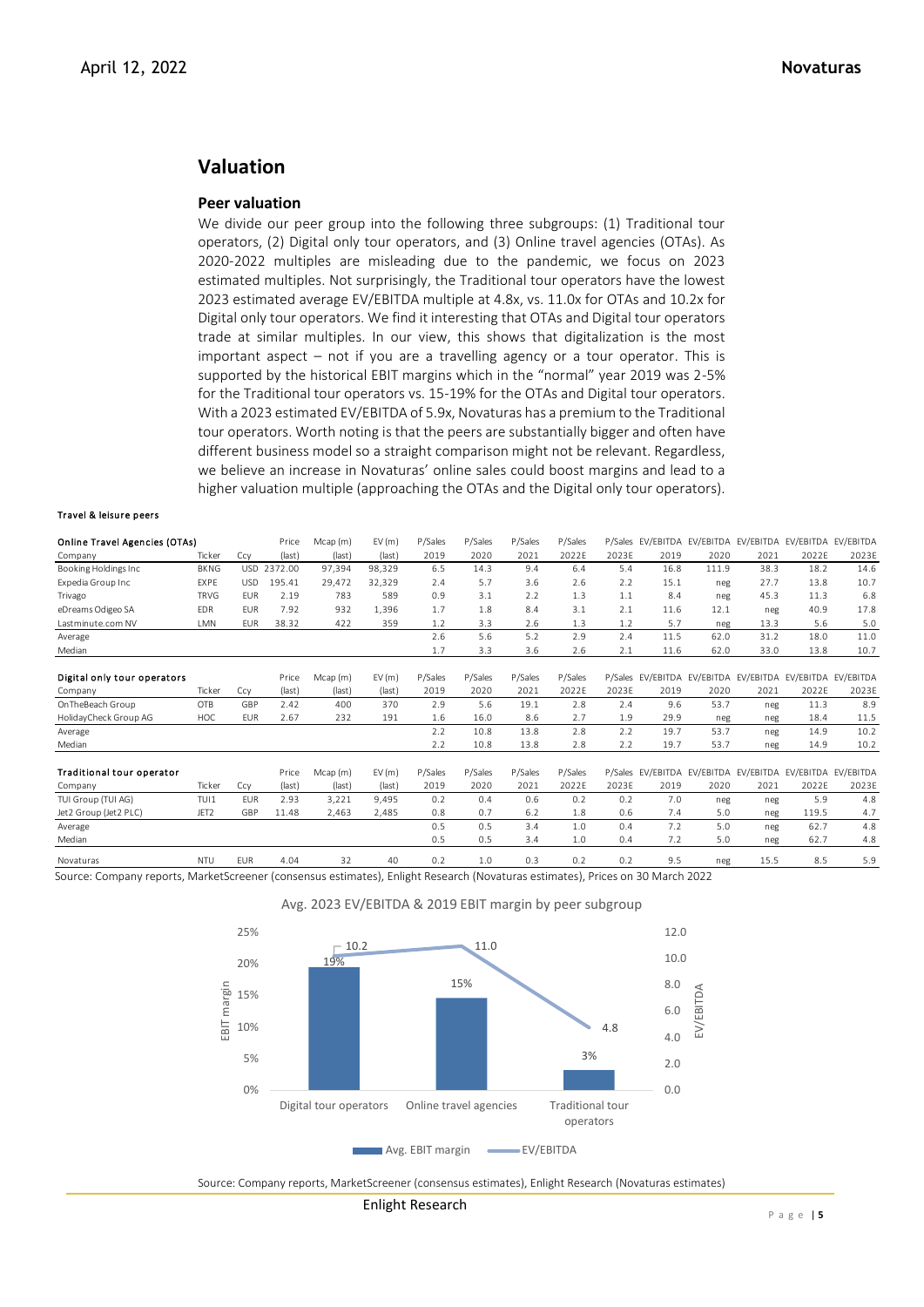## **DCF valuation**

As illustrated in the Forecast section of this report, we estimate Novaturas' EBIT margin to improve to 3.5% by the end of 2023, which is driven by an increased share of commission-free sales (assumed to be 32% in 2023). We believe the digitalization and EBIT margin will continue to increase beyond the forecast period 2022-24 and assume a Base case terminal EBIT margin of 5.0%, which indicates a fair value of EUR 5.06 per share (assume 38% share of commission-free sales). Our Bear case Fair value of EUR 3.36 per share assumes the share of commission-free sales and EBIT will stay around current levels of 28%, and 2-3%, respectively. Our Bull case Fair value of EUR 6.76 per share assumes the share of commission-free sales will increase to 46% and the EBIT will increase to 7%. Worth noting is that the assumed increase in commission-free sales is driven by own online sales rather than own travel agency sales.

| <b>DCF Valuation Scenarios</b> | Bear  | Base  | Bull  |
|--------------------------------|-------|-------|-------|
| <b>WACC</b>                    | 13.0% | 13.0% | 13.0% |
| Terminal sales growth          | 2.0%  | 2.0%  | 2.0%  |
| Terminal EBIT margin           | 3.0%  | 5.0%  | 7.0%  |
| Fair Value per share           | 3.36  | 5.06  | 6.76  |
| Upside/Downside (last price)   | $-4%$ | 45%   | 94%   |

Source: Enlight Research



### Commission-free sales & EBIT margin by scenario

Source: Enlight Research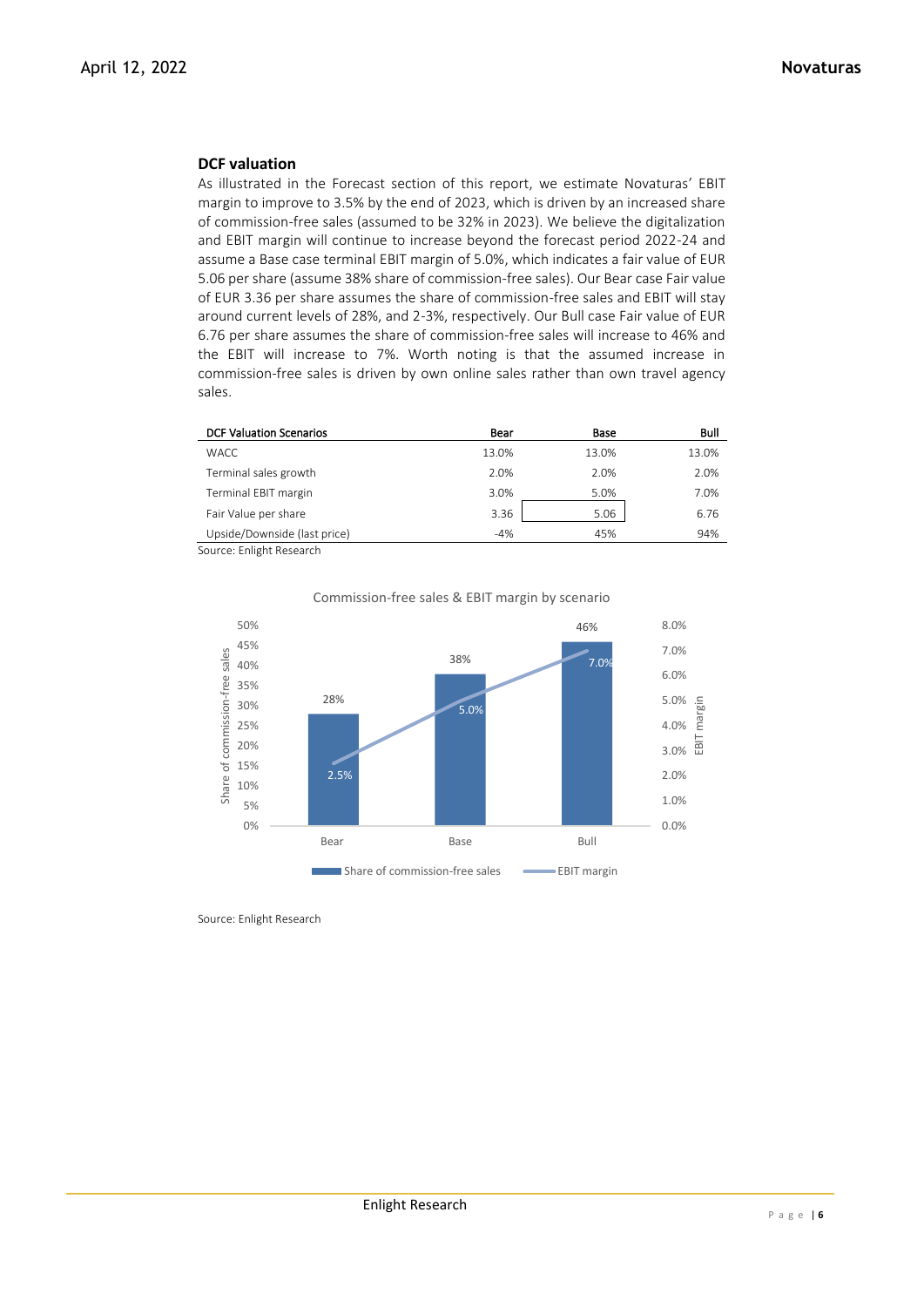## **Forecast**

#### **Sales channel and EBIT margin forecast**

Our forecast is done by sales channel (Travel agencies, Own retail, Web sales, GDS) rather than by product line (Flight package tours, Sightseeing tours by coach, Sightseeing tours by plane), which we believe will make us better at forecasting the EBIT margin. Our revenue forecast is based on percentage of passengers in relation to the "normal" year 2019. This year, we forecast the pax to reach 250K corresponding to 86% of the 2019 level. In 2023, we forecast the pax to reach 295K corresponding to 102% of the 2019 level. The 2022, and 2023 revenues are expected to reach 87%, and 107%, respectively of the 2019 level, which implies slightly higher revenue per pax.



Forecast PAX and Revenues as pct of 2019

Source: Enlight Research

The key driver for our improved EBIT margin estimates is a higher share of commission-free sales channels (Own retail, Web sales) vs. commissioned-based sales channels (Travel agencies, GDS). We forecast the commission-free sales to increase to 30.0% in 2022 from 25.4% in the "normal" year 2019. The commission-free sales share is estimated to increase further to 32% in 2023 and 34% in 2024. We estimate the increased share of commission-free sales to improve the 2022 EBIT margin to 3.0% from 2.1% in the "normal year" 2019. For 2023, and 2024, we see further expansion of the EBIT margin to 3.5%, and 4.0%, respectively i.e., 2-pct point increase in commission-free sales gives 0.5-pct point increase in the EBIT margin.

Share of Commission-free Revenues & Group EBIT margin 35% 4.5% Own sales channel share of Sales 4.0% Own sales channel share of Sales 34% 4.0% margin 34% Group EBIT margin 33% 3.5% 3.5% 32% 32% **FBIT** 3.0% 31% 3.0% ano 30% ۲, 30% 2.5% 29% 28% 2.0% 2022E 2023E 2024E Own sales channel share of Group sales **EBIT** margin

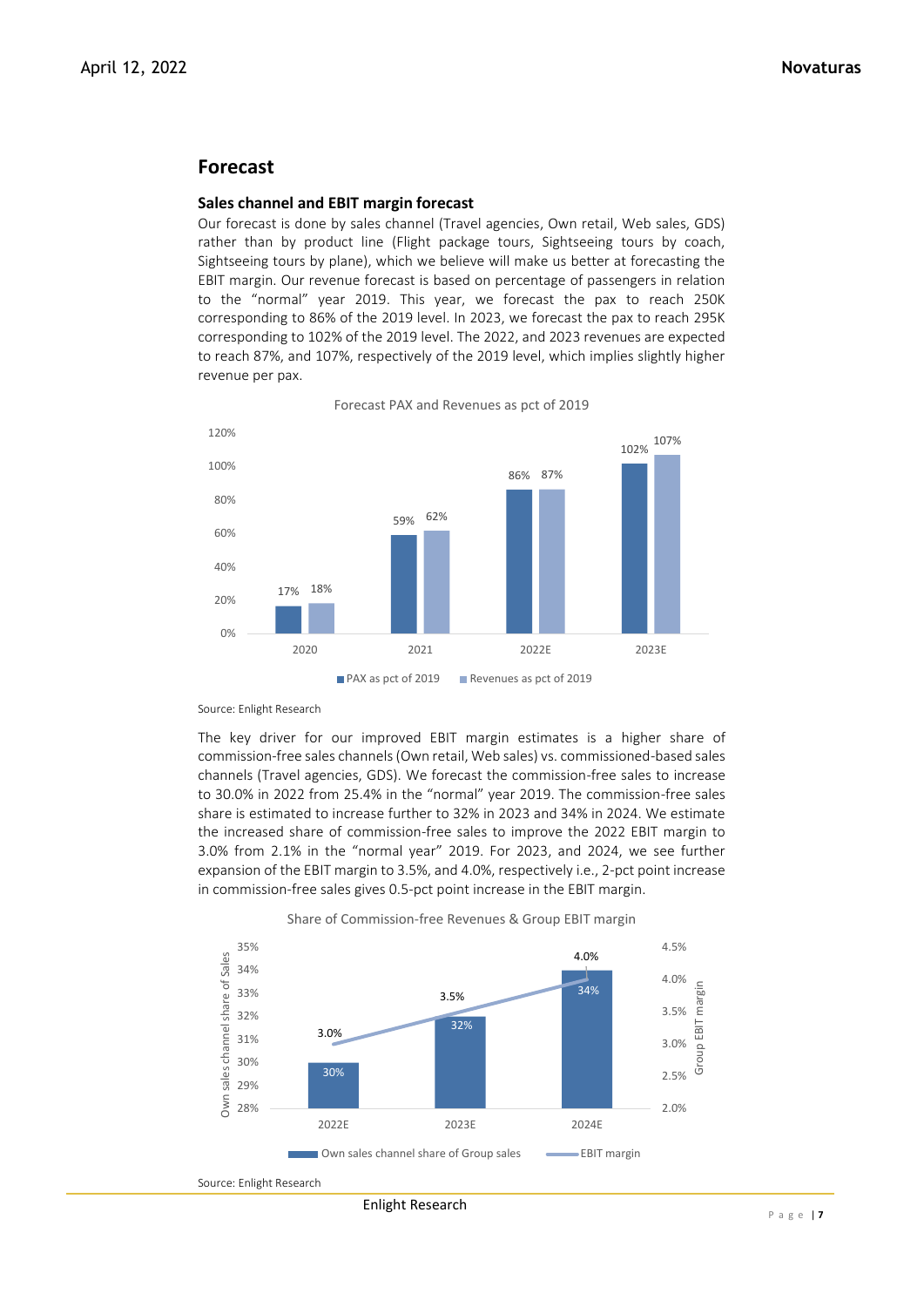## **Group forecast**

We forecast 2022 Sales to grow 39% y-on-y to EUR 153m, as the gradual pandemic recovery continue. Worth noting is that the 2022 estimated Sales is still 15% below 2019 year's level. We forecast double-digit sales growth in 2023 (+21%), and then a more normal growth in 2024 (+3%).

#### Group forecast

|                                | Q1/22E  | Q2/22E  | Q3/22E  | Q4/22E  | 2020    | 2021    | 2022E    | 2023E    | 2024E    |
|--------------------------------|---------|---------|---------|---------|---------|---------|----------|----------|----------|
| Group sales                    | 21.2    | 36.6    | 51.5    | 43.8    | 32.9    | 110.1   | 153.1    | 185.2    | 190.8    |
| Whereof commission based       | 15.4    | 26.3    | 36.8    | 28.7    | 24.2    | 78.7    | 107.2    | 126.0    | 125.9    |
| Travel agencies                | 15.0    | 25.7    | 35.8    | 27.9    | 23.7    | 76.1    | 104.4    | 122.6    | 122.5    |
| GDS                            | 0.4     | 0.7     | 0.9     | 0.8     | 0.6     | 2.6     | 2.8      | 3.3      | 3.4      |
| Whereof commission-free        | 5.9     | 10.3    | 14.7    | 15.1    | 8.7     | 31.4    | 45.9     | 59.3     | 64.9     |
| Own retail                     | 2.8     | 4.9     | 7.2     | 2.7     | 3.8     | 12.2    | 17.6     | 22.2     | 24.8     |
| Web sales                      | 3.1     | 5.3     | 7.5     | 12.4    | 4.8     | 19.2    | 28.3     | 37.0     | 40.1     |
| Cost of Sales                  | $-18.1$ | $-30.7$ | $-42.7$ | $-36.3$ | $-29.2$ | $-97.7$ | $-127.8$ | $-153.8$ | $-158.4$ |
| Cost of sales/Group sales      | 85.0%   | 84.0%   | 83.0%   | 82.9%   | 88.7%   | 88.7%   | 83.5%    | 83.0%    | 83.0%    |
| Gross profit                   | 3.2     | 5.9     | 8.8     | 7.5     | 3.7     | 12.5    | 25.3     | 31.5     | 32.4     |
| Sales commission expenses      | $-1.2$  | $-1.9$  | $-2.7$  | $-2.1$  | $-1.8$  | $-5.7$  | $-7.9$   | $-9.2$   | $-9.1$   |
| Sales commission rate          | 7.5%    | 7.4%    | 7.4%    | 7.3%    | 7.2%    | 7.2%    | 7.4%     | 7.3%     | 7.2%     |
| Sales after commissions        | 2.0     | 3.9     | 6.0     | 5.4     | 2.0     | 6.8     | 17.3     | 22.3     | 23.4     |
| Other Oper. Inc./exp.          | $-1.4$  | $-2.8$  | $-4.5$  | $-4.0$  | $-2.5$  | $-4.3$  | $-12.7$  | $-15.8$  | $-15.7$  |
| Other Oper. Inc./exp. of Sales | 6.6%    | 7.7%    | 8.7%    | 9.2%    | 7.8%    | 0.0     | 8.3%     | 8.5%     | 8.2%     |
| <b>EBIT</b>                    | 0.6     | 1.1     | 1.5     | 1.3     | $-3.2$  | 2.5     | 4.6      | 6.5      | 7.6      |
| Financial net                  | $-0.3$  | $-0.3$  | $-0.3$  | $-0.3$  | $-3.0$  | $-1.1$  | $-1.0$   | $-1.0$   | $-0.9$   |
| Pre-tax Profit                 | 0.4     | 0.8     | 1.3     | 1.1     | $-6.2$  | 1.3     | 3.6      | 5.4      | 6.7      |
| Tax                            | 0.0     | $-0.1$  | $-0.1$  | $-0.1$  | 0.8     | $-0.1$  | $-0.4$   | $-0.5$   | $-1.0$   |
| Net profit                     | 0.3     | 0.8     | $1.2$   | 1.0     | -5.4    | 1.3     | 3.2      | 4.9      | 5.7      |

#### Sales growth y-on-y

|                               | Q1/22E   | Q2/22E | Q3/22E   | Q4/22E   | 2020     | 2021   | 2022E | 2023E | 2024E   |
|-------------------------------|----------|--------|----------|----------|----------|--------|-------|-------|---------|
| Group sales growth            | 281.3%   | 55.5%  | 12.8%    | 23.7%    | $-81.7%$ | 234.8% | 39.0% | 21.0% | 3.0%    |
| Commission based sales growth | 240.8%   | 54.0%  | 14.6%    | 14.6%    | $-81.9%$ | 224.8% | 36.1% | 17.5% | 0.0%    |
| Travel agencies sales growth  | 296.4%   | 55.2%  | 15.8%    | 12.4%    | $-81.9%$ | 221.8% | 37.2% | 17.5% | $-0.1%$ |
| GDS sales growth              | $-47.6%$ | 16.6%  | $-18.8%$ | 279.2%   | $-82.7%$ | 346.4% | 4.3%  | 21.0% | 3.0%    |
| Commission-free sales growth  | 453.9%   | 59.4%  | 8.7%     | 45.8%    | $-81.0%$ | 262.8% | 46.3% | 29.1% | 9.4%    |
| Own retail sales growth       | 390.7%   | 82.5%  | 46.3%    | $-33.0%$ | $-80.7%$ | 217.6% | 44.0% | 26.3% | 11.6%   |
| Web sales growth              | 525.5%   | 42.7%  | $-12.8%$ | 96.2%    | $-81.3%$ | 299.0% | 47.8% | 30.8% | 8.1%    |

 $\overline{\phantom{a}}$ 

#### Group margins

|                       | Q1/22E | Q2/22E | Q3/22E | Q4/22E | 2020     | 2021  | 2022E | 2023E | 2024E |
|-----------------------|--------|--------|--------|--------|----------|-------|-------|-------|-------|
| Gross profit margin   | 15.0%  | 16.0%  | 17.0%  | 17.1%  | 11.3%    | 11.3% | 16.5% | 17.0% | 17.0% |
| <b>EBIT</b> margin    | 3.0%   | 3.0%   | 3.0%   | 3.0%   | $-9.8%$  | 2.2%  | 3.0%  | 3.5%  | 4.0%  |
| Pre-tax Profit margin | 1.8%   | 2.3%   | 2.5%   | 2.4%   | $-18.9%$ | 1.2%  | 2.3%  | 2.9%  | 3.5%  |
| Net profit margin     | 1.6%   | 2.1%   | 2.3%   | 2.2%   | $-16.5%$ | 1.2%  | 2.1%  | 2.6%  | 3.0%  |

Source: Company reports (historic), Enlight Research (estimates)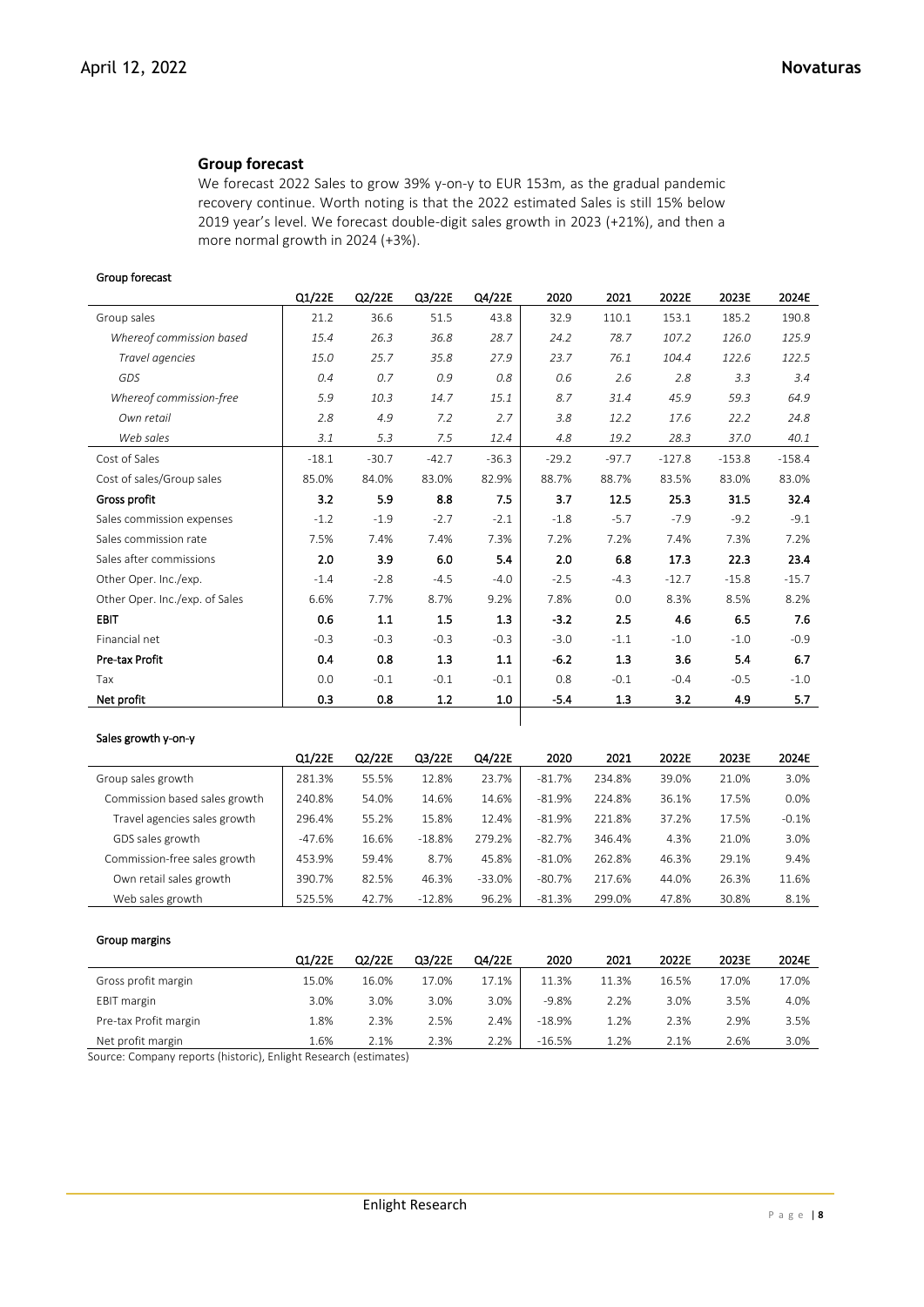# **Company description**

## **History**

Novaturas was founded in 1999 in Lithuania with the merger of three local travelling agencies. In 2001, the company expanded to Latvia and in 2004 to Estonia (became the largest tour operator in the Baltics). In 2007, the private equity fund, Enterprise Investors becomes the majority owner. In 2016, the turnover surpassed EUR 100m EUR. In 2018, Novaturas was listed on the Nasdaq Vilnius Stock Exchange and the Warsaw Stock Exchange. Following the COVID-19 outbreak in 2020, the company introduced a new offering for local tourism. The same year, the private equity fund, Enterprise Investors sold all its shares to three Estonian investors. The COVID-19 pandemic has hit Novaturas hard, but the leading Baltic market position have been retained, perhaps even strengthened.



Source: Company website, Company reports, Company press releases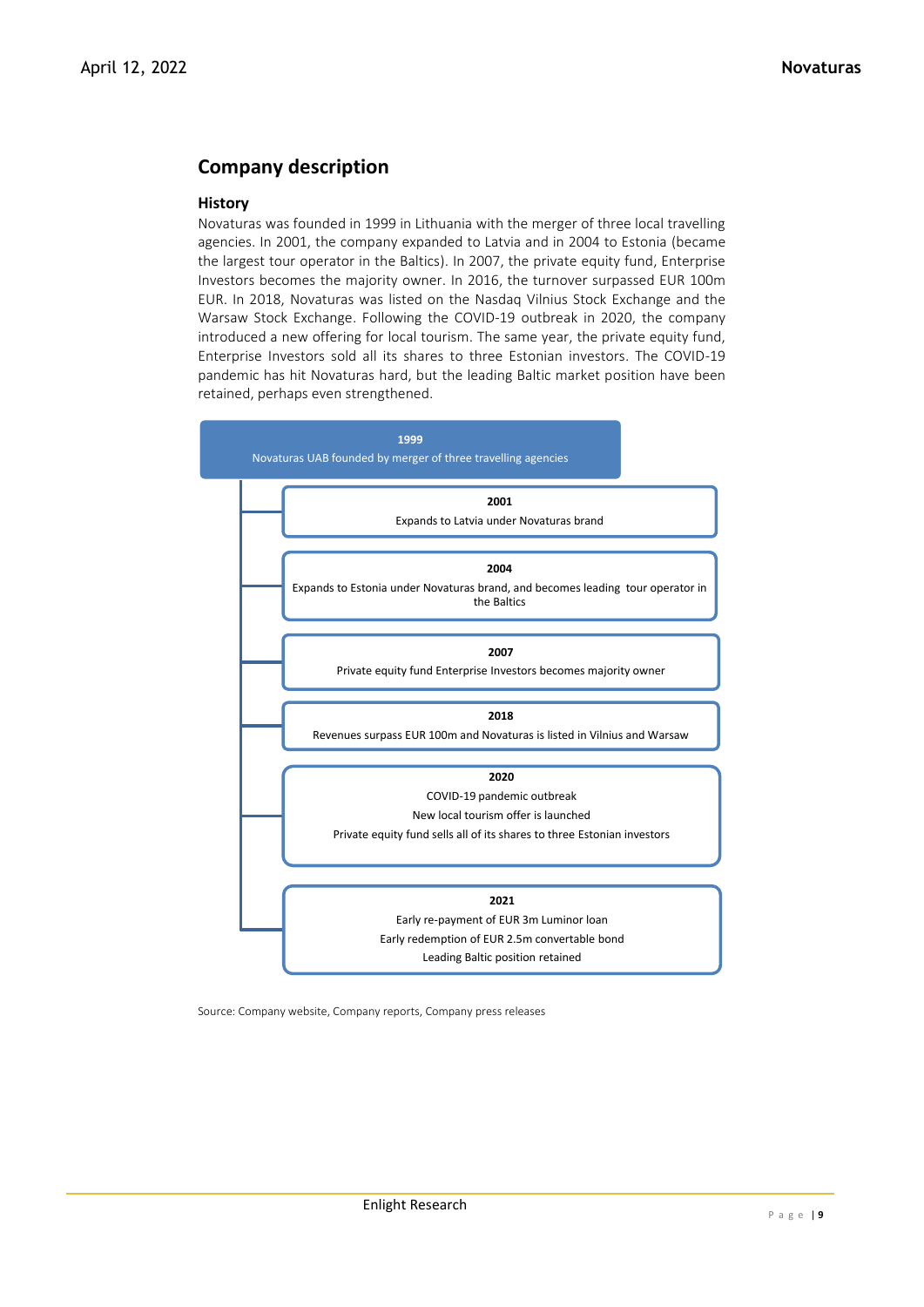## **Product offer and Brands**

Novaturas product portfolio consists of the following five key offerings: flight package tours, round trips by plane, round trips by coach, other ancillary products, and recently added local tourism. These offers are sold under three main brands (Novaturas/Novatours, Novaturas Gold, Eco Travel).

Flight package tours is the main product offer. The Flight package tours includes a full range of services, including flights, transfers from airport to hotel, accommodation, around-the-clock resident tour guide and attractions during the stay. The destinations include the most popular summer destinations in Europe (Turkey, Greece, Bulgaria, Spain etc.), and North Africa (Egypt) as well as winter destinations in Italy and France.

Round trips by plane are long distance trips (charter or regular flights) mainly to Asia and North Africa offering customers the possibility to organise part of the trip themselves. These tours may also include overnight arrangements as well as sightseeing tours by coach in the destination country, and a full-time guide who stays with the tourists during the entire trip, providing them with information on the country and the available attractions.

Round trips by coach are organised from Lithuania to European destinations (including Poland, France, Italy, Austria, Croatia and Greece) and are fully arranged including overnight stays as well as coach transport to destinations chosen by the customers. The trips almost always include roundtrip sightseeing in the country, supported by the company's travel guides who accompany tourists on the entire trip and provide comprehensive information about the country, culture, and sightseeing points etc.

Other products include selling airline tickets and hotel bookings online. These are sold both to retail customers but also to other tour operators in case the company needs to share plane seats. The company sells flight tickets via the Global Distribution System (GDS), Amadeus.

Local Baltic tourism packages were added to meet the demand for local travel due to constraints on foreign travel caused by the pandemic. The company also introduced a new service called, Covid Pause, that allows people to postpone the trip in case the traveller is confirmed Covid-19 positive before the trip. With this, the company aims to protect the travellers from additional stress while planning future holidays and holiday budgets.

#### Novaturas brands

To reach a wider range of customer segments and provide price flexibility, the company operates several brands in addition to its main brand, "Novaturas/Novatours". One example is the budget flight package tours brand, "ECO Travel", as well as premium holiday package brand, "Novaturas Gold". In addition, the company owns the retail agency brand, "Sofa travel" in Lithuania.

### n@vaturas



Source: Company website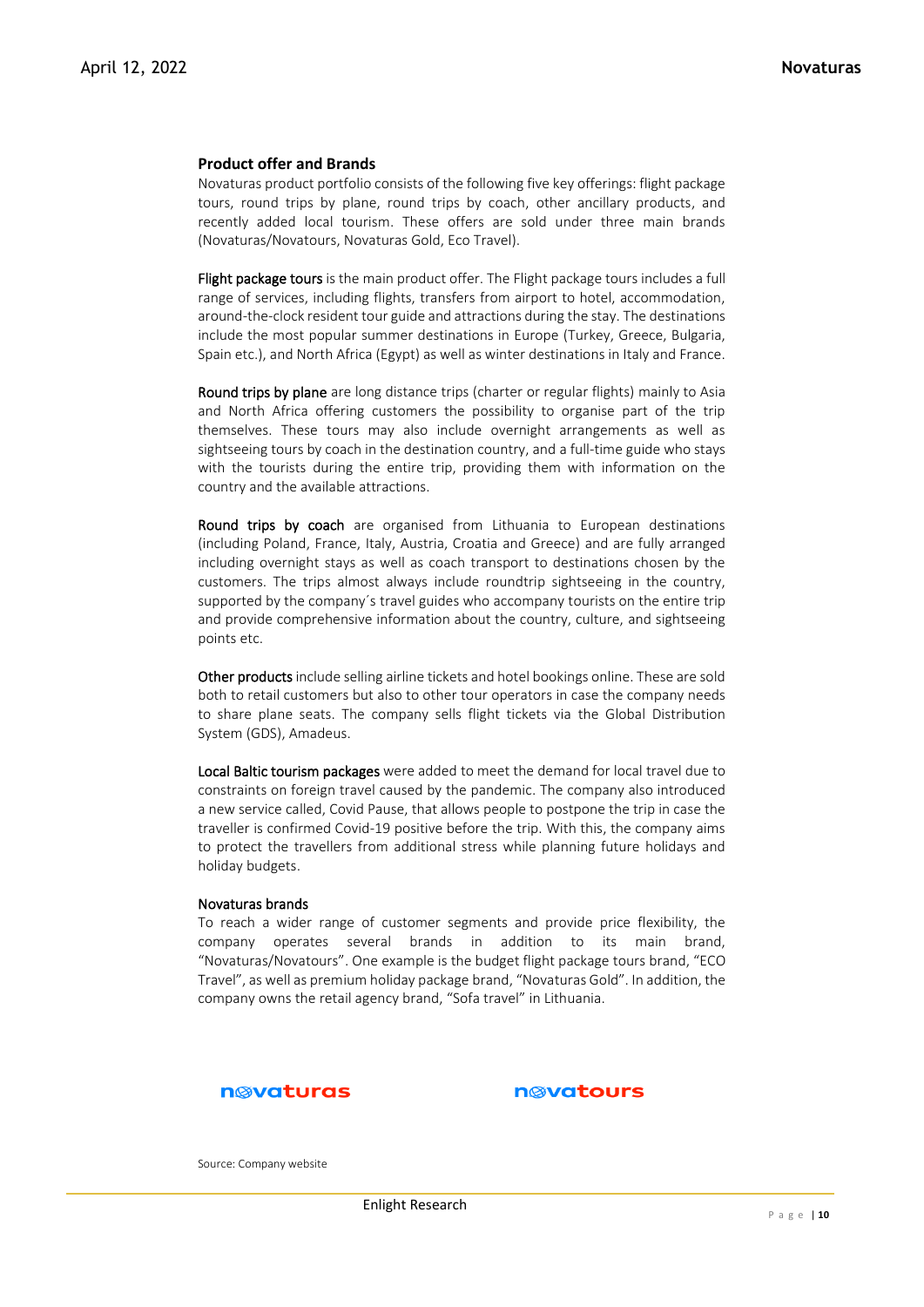## **Business model**

Using the consulting company BMI's Business Model Canvas, we illustrate Novaturas' business model as follows:

|  |  | Novaturas BMI business model canvas |
|--|--|-------------------------------------|
|--|--|-------------------------------------|

| <b>Key Partners</b>                                                                                                                                                                                               | <b>Key Activities</b>                                                                                                                                                                                                                        | <b>Value Propositions</b>                                                                                                                                                                                | <b>Customer Relationships</b>                                                                                                                                                                                                                                        | <b>Customer Segments</b>                                                                                                |
|-------------------------------------------------------------------------------------------------------------------------------------------------------------------------------------------------------------------|----------------------------------------------------------------------------------------------------------------------------------------------------------------------------------------------------------------------------------------------|----------------------------------------------------------------------------------------------------------------------------------------------------------------------------------------------------------|----------------------------------------------------------------------------------------------------------------------------------------------------------------------------------------------------------------------------------------------------------------------|-------------------------------------------------------------------------------------------------------------------------|
| Charter airlines: main<br>partners are two Baltic<br>aviation companies; buy<br>pre-defined flight hours<br>Coach companies: rent<br>coaches on seasonal basis<br>Hotel operator: buy rooms<br>on allotment basis | Arrange packaged tours<br>(flight, transfer, hotel,<br>cruises) for one price<br>Buy in bulk at discount<br>Take financial risk                                                                                                              | Full service leisure travel<br>with local support and<br>services, priced better than<br>buying separately<br>Differentiated offering:<br>Standard<br>$\circ$<br>Budget<br>$\circ$<br>Premium<br>$\circ$ | Personal customer service<br>via phone and email<br>Online self-service<br>capabilities                                                                                                                                                                              | Mass market in Estonia,<br>Latvia and Lithuania<br>Market share: 49% in<br>Lithuania, 39% in Latvia.<br>39% in Estonia. |
| Local suppliers: annual or<br>seasonal contracts<br>Travel agency: sell<br>packaged tours.<br>commissions range<br>between 8-12%                                                                                  | <b>Key Resources</b><br>Number of employees is<br>153 as of end of June 2021.<br>o/w 22% representatives<br>abroad, 13% retail<br>personnel and 65% office<br>personnel<br>Asset light business model:<br>does not own hotels or<br>airlines | Wide product portfolio of<br>types of tours and<br>destinations:<br>Summer<br>$\circ$<br>Winter<br>$\circ$<br>Short-haul<br>$\circ$<br>Long-haul<br>$\circ$                                              | Channels<br>Network of 400 travel<br>agencies (70% of sales in<br>6m 2021)<br>Own retail sales offices<br>$(11\%)$<br>E-commerce (15%)<br>E-commerce GDS (3%)                                                                                                        |                                                                                                                         |
| <b>Cost Structure</b>                                                                                                                                                                                             |                                                                                                                                                                                                                                              |                                                                                                                                                                                                          | <b>Revenue Streams</b>                                                                                                                                                                                                                                               |                                                                                                                         |
|                                                                                                                                                                                                                   | Cost structure as % of total costs (2019): agency commissions 54%, other cost<br>of sales (mainly own distribution) 22%, general and admin costs 25%                                                                                         | $\overline{\phantom{a}}$                                                                                                                                                                                 | Revenue structure by products (2019, pre-Covid): Flight package tours 87%,<br>sightseeing tours by coach 2%, sightseeing tours by plane 1%, other sales 11%<br>Revenue seasonality as percent of yearly income by quarters (2019): Q1 16%,<br>Q2 30%, Q3 31%, Q4 22% |                                                                                                                         |

Source: BMI (structure), Enlight Research (content), Designed by: The Business Model Foundry www.businessmodelgeneration.com/canvas). Word implementation by: Neos Chronos Limited (https://neoschronos.com). License: CC BY-SA 3.0

Revenue model: fixed pricing model

Customer segments: the company serves the mass market in Lithuania, Latvia, and Estonia. According to the IPO prospectus from 2018, Novaturas has the leading market share in the Baltics (44%) and in each of the Baltic countries (49% in Lithuania, 39% in Latvia, 39% in Estonia). Since then, several new players have tried to establish themselves, but no one has managed to take over the leading position i.e., Novaturas is still the market leader. The main customer focus group and most loyal spender is a customer in the age group 35-40 years. According to the IPO prospectus, an average customer typically makes 1.4 trips per year with an average duration of 7.7 days, on average booked 100 days in advance. The Company's overall customer base distribution is presented in below chart.



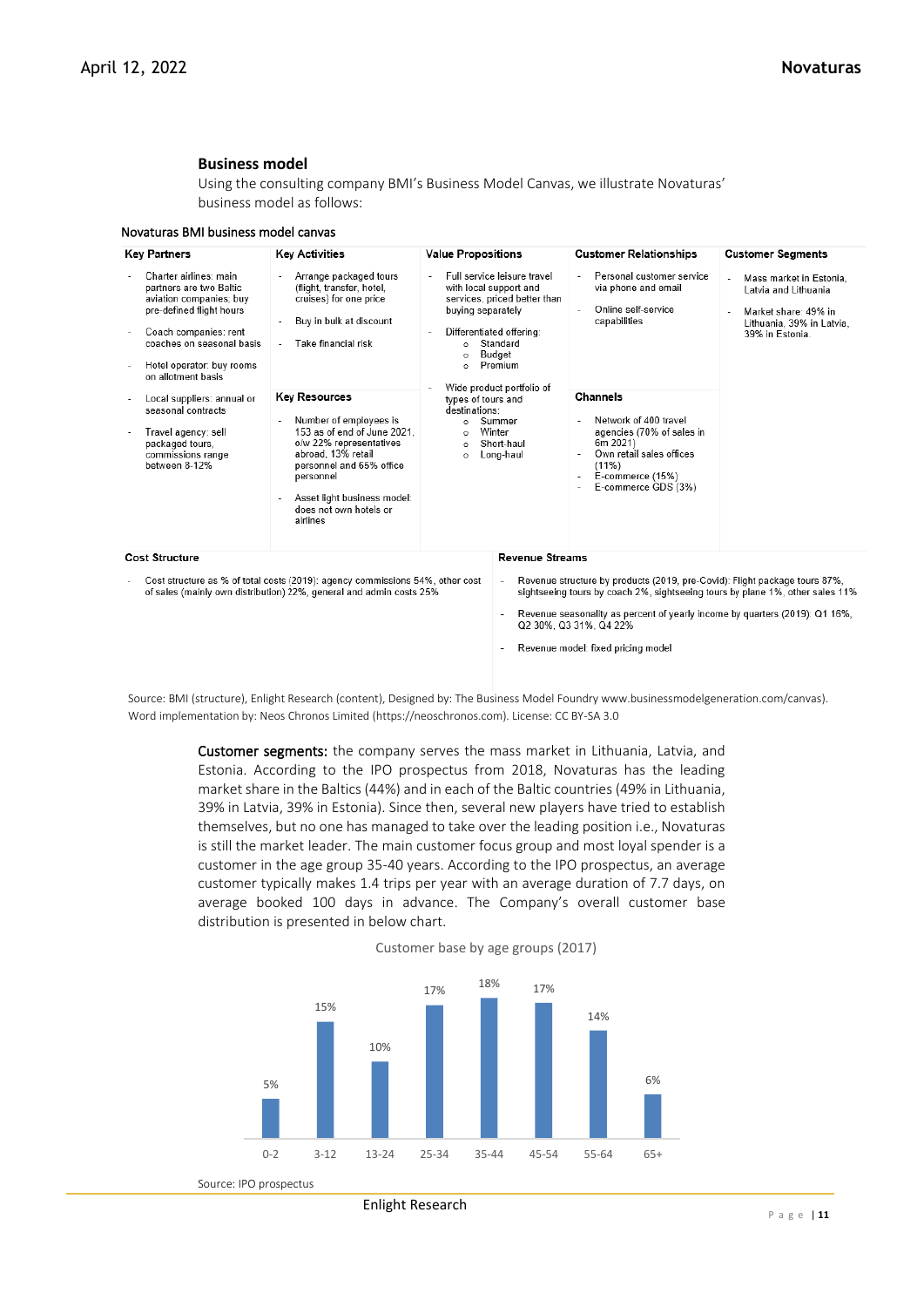Value proposition: the company's value proposition is to offer full service leisure travel packages at an attractive price.

Channels: the company sells its holiday packages through four main sales channels: 1) external travel agencies (more than 400 agencies), 2) direct sales in its offices in Lithuania, Latvia and Estonia, 3) own online sales platform and 4) GDS platform Amadeus. External travel agencies are the largest sales channel with about 70% of group sales, followed by own online sales (around 17% of group sales).

| Revenue by Channel   |       |       |      |       |
|----------------------|-------|-------|------|-------|
| (EURm)               | 2018  | 2019  | 2020 | 2021  |
| Travel agencies      | 132.3 | 130.7 | 23.7 | 76.1  |
| Own retail           | 20.8  | 19.9  | 3.8  | 12.2  |
| Web sales            | 25.7  | 25.7  | 4.8  | 19.2  |
| GDS                  | 3.3   | 3.4   | 0.6  | 2.6   |
| Total                | 182.0 | 179.7 | 32.9 | 110.1 |
| $\sim$ $\sim$<br>. . |       |       |      |       |

Source: Company reports

Revenue by channel

Customer relationships: the customer contact points are handled by the company via email, phone, and self-service online support. Furthermore, the customer relationship is built by the onsite destination tour guides.

Revenue streams: In non-pandemic year, Sale of packaged tours is the largest revenue stream with around 87% of Group sales. This is followed by sightseeing tours by coach (2%), sightseeing tours by plane (1%), and other sales (10%). From a geographical client perspective, the largest market is Lithuania representing about half of total clients served, followed by Estonia with approximately one third with the remaining part from Latvia. Key destinations include Turkey and Egypt that generate approximately two thirds of total sales, followed by European destinations representing about one third of total sales. The revenue streams follow a strong seasonal pattern. The strongest quarters are second and third quarters, each representing about 30% of annual sales.



Source: Company reports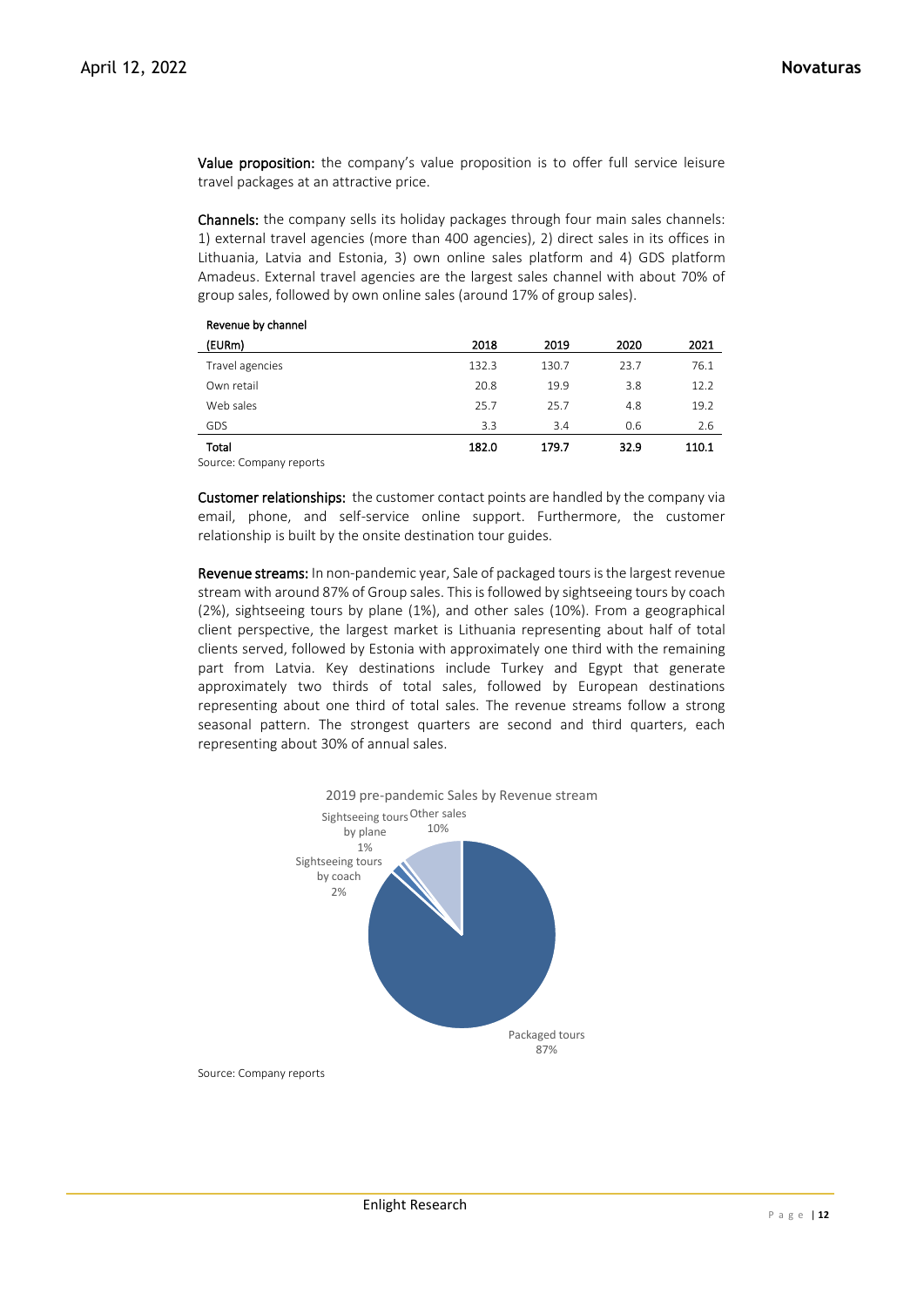

Client distribution by Country

Source: company reports



Destination distribution by Country

Source: company reports



Source: company reports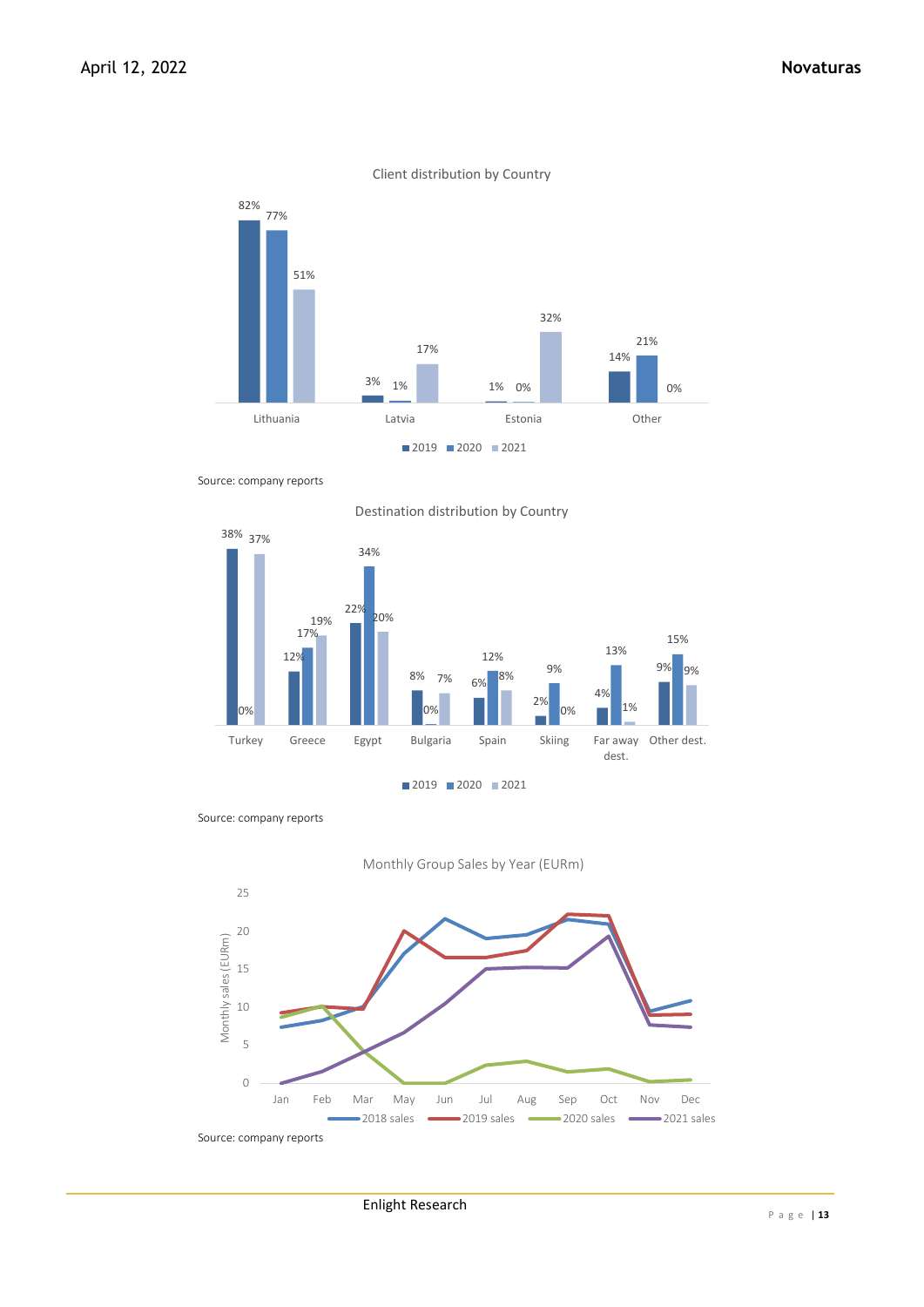Key resources: the company operates an asset light business model and does not own hotels or airlines. The key resource is its employees. The total number of employees at the end of 2020 was 119, which is roughly half of the number of employees at the end of 2019 (reduction is due to the pandemic). In the normal year 2019, the three main categories of employees are representatives abroad/tour guides (28%), retail personnel (17%), and office personnel (55%).

2019 Employee distribution by category



Source: company reports

Key activities: the company takes financial risk by buying in bulk charter flight seats and hotel rooms and other necessary supporting services and bundling them into a package that is sold to customers. An important efficiency metric to follow is the load factor (percentage of available seating capacity that has been filled with passengers) which has been around 97-98% in pre-Covid area.

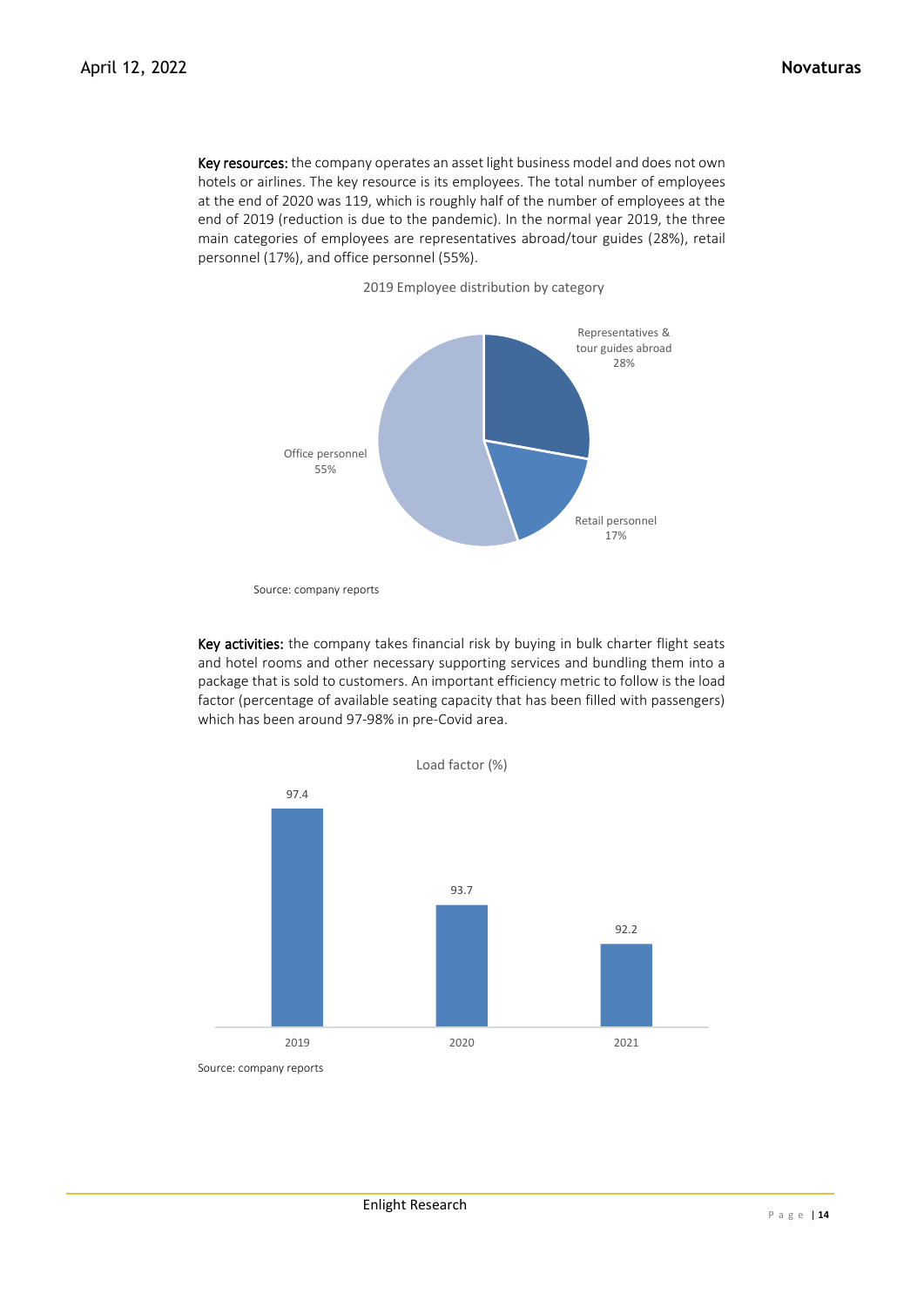Key partners: as the company operates an asset light business model, it relies on several key partners to provide it services:

- Transportation suppliers: the company mainly works with two key Baltic aviation companies but is also constantly looking for and negotiating new offers with transport suppliers to ensure maximum efficiency.
- Coach companies: Although the Group is working with several companies from which it rents coaches on a seasonal basis, it has a main partner who buys new busses and brand them with Novaturas logos.
- Accommodation suppliers: The Group contracts accommodation primarily on an allotment basis, meaning that a certain number of rooms are contracted without any obligation by the Group to use them. As a result, the Group pays only for the actual number of rooms used. Standard contracts are concluded for a period of one season. The Company hedges against currency risk for hotel expenses for hoteliers demanding payment in other currencies than EUR.
- Local suppliers: they are partners providing ordinary destination services such as transfers from and to the airport, excursions, hotel contracts/capacities, representative's support. The Company concludes annual or seasonal contracts with the local suppliers.

Cost structure: based on pre-pandemic 2019, the largest cost item for the company is the travel agency commissions which make up a bit over half of the total costs. This is followed by Other costs (22%) which is mainly cost of own distribution channels. The remaining 25% of total costs is General and administrative costs.



Source: company reports

## **Shareholders**

As of end of September 2021, the two largest owners were the Lithuanian logistics group, Girteka's investment company, ME Investicija (9.99%), and the co-founder Ugnius Radvila (9.49%). The Estonian company Rendez Vous OU is the third largest owner (8.34%). The fourth largest owner is another Estonian company, Moonrider OU (6.96%), related with the Estonian Investment company, Go Group. The co-founders Rytis Sumakaris, and Vidas Paliunas are also among the main shareholders. See below table for shareholders.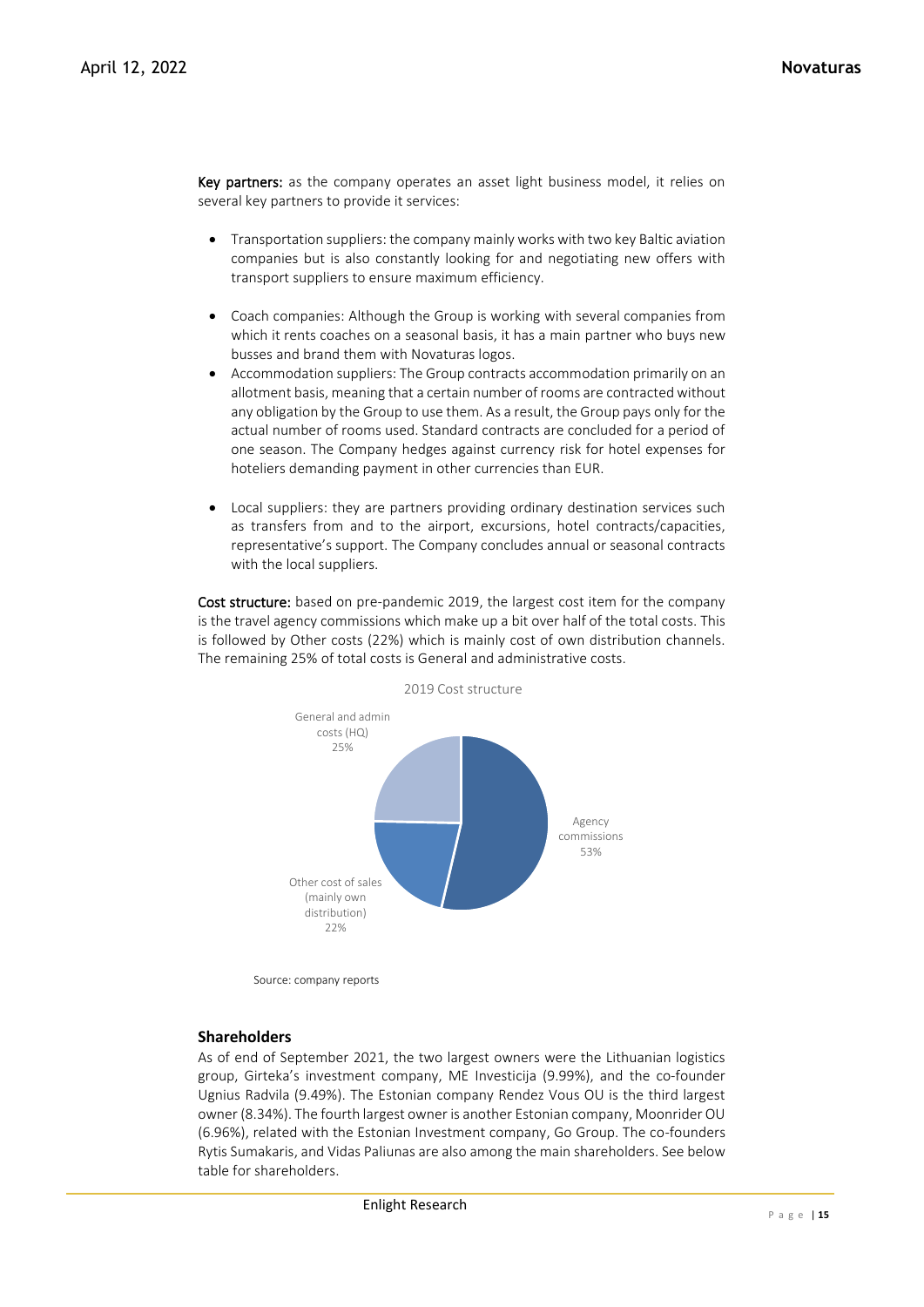|                 | Pct capital and |
|-----------------|-----------------|
| Shareholders    | votes           |
| ME Investicija  | 9.99%           |
| Ugnius Radvila  | 9.49%           |
| Rendez Vous OU  | 8.34%           |
| Moonrider OU    | 6.96%           |
| Rytis Sumakaris | 6.86%           |
| Vidas Paliunas  | 6.86%           |
| Others          | 51.50%          |
| Total           | 100.00%         |

Source: 2021 Company report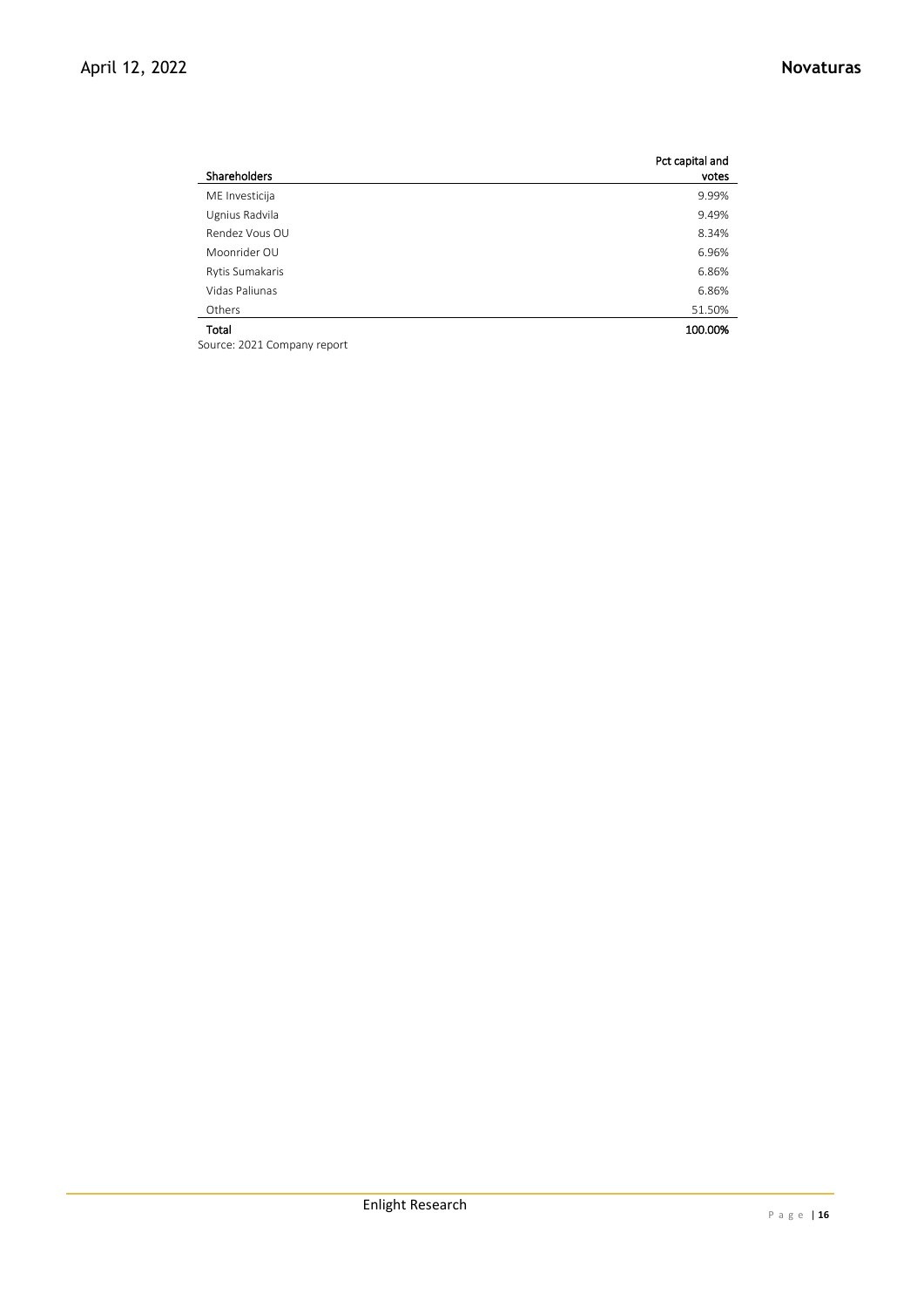## **Market overview**

The market is dominated by three large Pan-Baltic players: Novaturas, Tez Tour and TUI Baltics who command approximately 88% of the Baltic packaged tour market. Novaturas is the market leader with about 41% of the market but the tour operator, Tez Tour, is not far behind with about 39% of the market. The world's leading tourism group, TUI Group, is the third largest player in the Baltics with an estimated 8% market share. This year, the international tour operator, Coral Travel, entered the Baltic countries. Given the pandemic, it is too soon to judge if the entry has been successful or not.

|                    | Operating in |        |           | Sales, EURm |      |
|--------------------|--------------|--------|-----------|-------------|------|
| Largest players    | Estonia      | Latvia | Lithuania | 2019        | 2020 |
| Novaturas          | yes          | yes    | yes       | 179.7       | 32.9 |
| Tez Tour           | yes          | yes    | yes       | 175.2       | 28.7 |
| <b>TUI Baltics</b> | yes          | yes    | yes       | 37.1        | 8.1  |
| Itaka              | no           | yes    | yes       | 22.4        | 2.6  |
| Begonija           | no           | yes    | no        | 19.0        | 3.4  |
| Tiketa Tours       | yes          | no     | yes       | 8.1         | 0.7  |
| Alida              | no           | yes    | no        | 0.8         | 0.1  |
| Germalo            | yes          | no     | no        | 1.4         | 0.3  |
| Coral Travel       | yes          | yes    | yes       | na          | na   |

Source: Company reports





Source: Company reports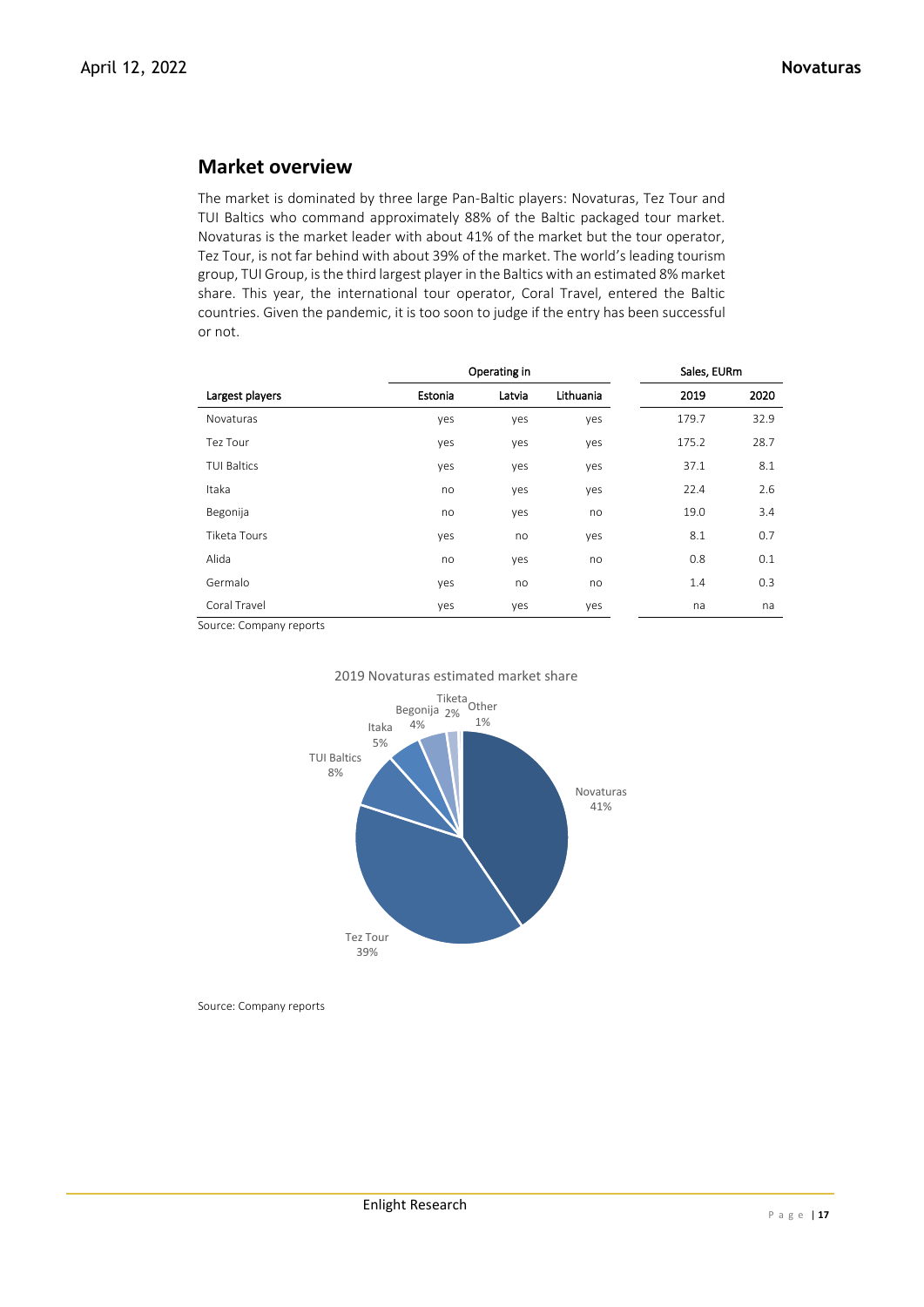## **Risk factors**

Below should not be regarded at a complete list of risk factors for Novaturas. It is a list of risk factors that we deem to be most relevant given the current environment. For more risk factors, we recommend reading the Company prospectus.

## **Covid-19 development**

Our base case assumption is that no additional complete lock-down will be implemented. This means that people with a green certificate will be able to travel freely. If a complete lock-down would occur, our forecast is most likely too optimistic under all scenarios.

## **Digitalization**

Digitalization is a key driver for our investment case. Failure to increase the online share of group sales will most likely mean that our EBIT margin is too optimistic, especially for our Base and Bull cases.

## **Insider selling**

The fourth largest shareholder (8.8% of shares), the Estonian company, Rendez Vous OU, has been reducing its position frequently in the last months. This does not automatically mean there is something wrong with the company, but it does affect the share price occasionally.

## **Demographic situation**

While the current demographic situation is supportive with a relatively high share of the population being in the main target group (Millennials 25-39 years of age) for packaged travel, it should be mentioned that the absolute number of people in the age group between 25-39 years of age is expected to decrease in the coming 5-10 years.



Source: populationpyramid.net

## **Changes in customer preferences**

The package tour market is subject to changing customer trends, demands and preferences. Customer preferences may vary depending on economic, social, and technological factors. There can be no assurance that the company will be able to recognize such changes and adapt its existing services in a timely fashion to suit such changes in customer preferences.

## **Russia – Ukraine conflict**

The Russia – Ukraine conflict could affect people willingness and ability to travel, which could have a negative effect on the Novaturas sales and earnings.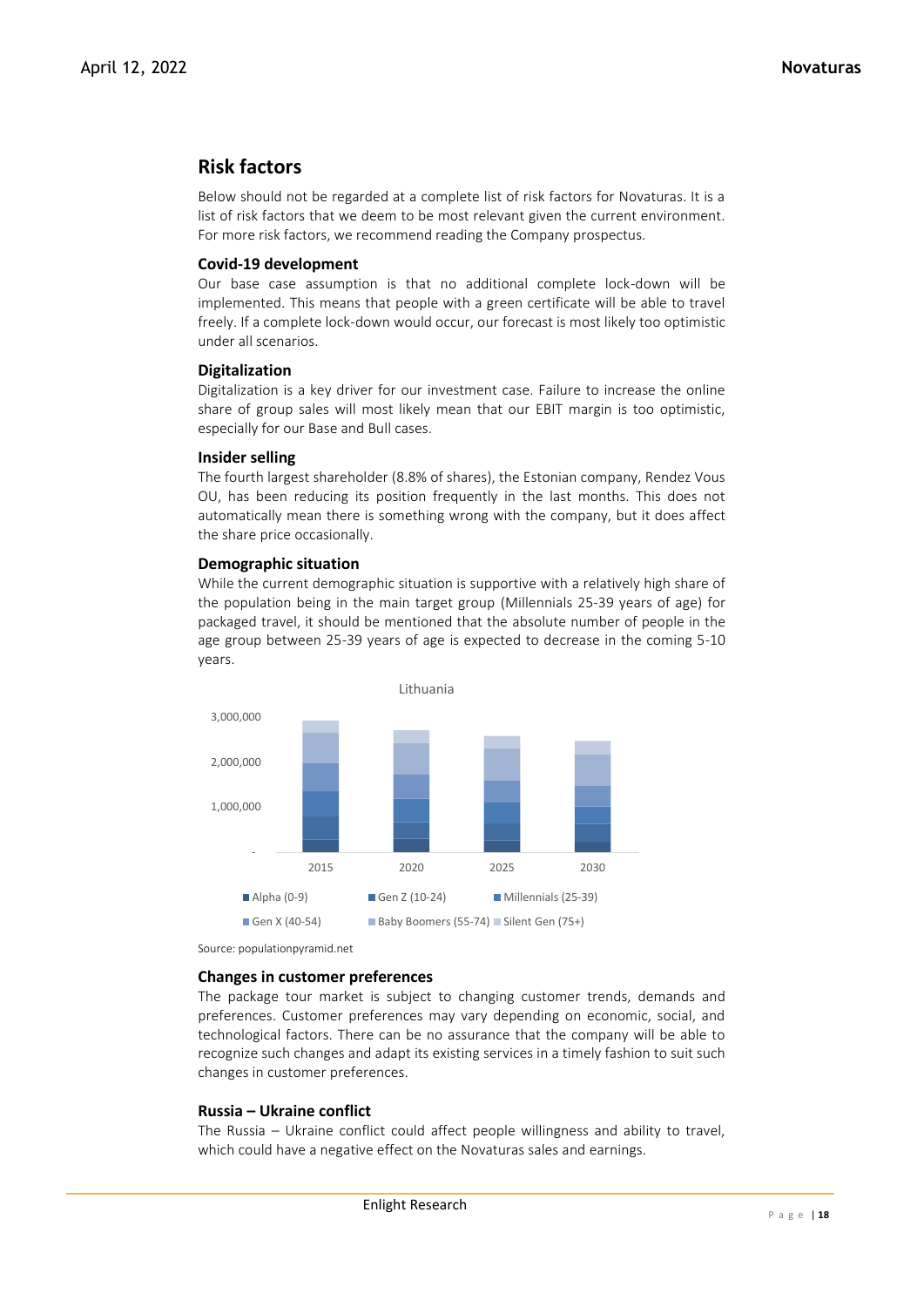| <b>Novatu</b> |
|---------------|
|               |
|               |

|                |                                                                                                                                                                            |                                                                                                                                                                                                     |                                                                                                                                                                    | 2024E                                                                                                                                                                                                                                |
|----------------|----------------------------------------------------------------------------------------------------------------------------------------------------------------------------|-----------------------------------------------------------------------------------------------------------------------------------------------------------------------------------------------------|--------------------------------------------------------------------------------------------------------------------------------------------------------------------|--------------------------------------------------------------------------------------------------------------------------------------------------------------------------------------------------------------------------------------|
| 33             | 110                                                                                                                                                                        | 155                                                                                                                                                                                                 | 188                                                                                                                                                                | 194                                                                                                                                                                                                                                  |
| $-36$          | $-108$                                                                                                                                                                     | $-151$                                                                                                                                                                                              | $-181$                                                                                                                                                             | $-185$                                                                                                                                                                                                                               |
| -3             | 3                                                                                                                                                                          | 5                                                                                                                                                                                                   | 7                                                                                                                                                                  | 8                                                                                                                                                                                                                                    |
| 0              | 0                                                                                                                                                                          | 0                                                                                                                                                                                                   | 0                                                                                                                                                                  | 0                                                                                                                                                                                                                                    |
| $\Omega$       | $\Omega$                                                                                                                                                                   | $\Omega$                                                                                                                                                                                            | $\Omega$                                                                                                                                                           | $\Omega$                                                                                                                                                                                                                             |
| $\mathbf{A}$   | $\overline{2}$                                                                                                                                                             | 5                                                                                                                                                                                                   | 7                                                                                                                                                                  | 8                                                                                                                                                                                                                                    |
| $-3$           | $-1$                                                                                                                                                                       | $-1$                                                                                                                                                                                                | $-1$                                                                                                                                                               | $-1$                                                                                                                                                                                                                                 |
|                |                                                                                                                                                                            | 4                                                                                                                                                                                                   | 6                                                                                                                                                                  | 7                                                                                                                                                                                                                                    |
|                |                                                                                                                                                                            |                                                                                                                                                                                                     |                                                                                                                                                                    | $-1$                                                                                                                                                                                                                                 |
|                |                                                                                                                                                                            |                                                                                                                                                                                                     |                                                                                                                                                                    | 0                                                                                                                                                                                                                                    |
|                |                                                                                                                                                                            |                                                                                                                                                                                                     |                                                                                                                                                                    | 0                                                                                                                                                                                                                                    |
|                |                                                                                                                                                                            |                                                                                                                                                                                                     |                                                                                                                                                                    | 6                                                                                                                                                                                                                                    |
| 2020           | 2021                                                                                                                                                                       | 2022E                                                                                                                                                                                               | 2023E                                                                                                                                                              | 2024E                                                                                                                                                                                                                                |
| 3              | 9                                                                                                                                                                          | 12                                                                                                                                                                                                  | 15                                                                                                                                                                 | 15                                                                                                                                                                                                                                   |
| $\Omega$       | $\Omega$                                                                                                                                                                   | 1                                                                                                                                                                                                   | 1                                                                                                                                                                  | 1                                                                                                                                                                                                                                    |
|                |                                                                                                                                                                            |                                                                                                                                                                                                     |                                                                                                                                                                    | $\Omega$                                                                                                                                                                                                                             |
|                |                                                                                                                                                                            |                                                                                                                                                                                                     |                                                                                                                                                                    | 13                                                                                                                                                                                                                                   |
|                |                                                                                                                                                                            |                                                                                                                                                                                                     |                                                                                                                                                                    | 29                                                                                                                                                                                                                                   |
|                |                                                                                                                                                                            |                                                                                                                                                                                                     |                                                                                                                                                                    | $\Omega$                                                                                                                                                                                                                             |
|                |                                                                                                                                                                            |                                                                                                                                                                                                     |                                                                                                                                                                    | 31                                                                                                                                                                                                                                   |
|                |                                                                                                                                                                            |                                                                                                                                                                                                     |                                                                                                                                                                    | 0                                                                                                                                                                                                                                    |
|                |                                                                                                                                                                            |                                                                                                                                                                                                     |                                                                                                                                                                    |                                                                                                                                                                                                                                      |
|                |                                                                                                                                                                            |                                                                                                                                                                                                     |                                                                                                                                                                    | 0                                                                                                                                                                                                                                    |
| $\Omega$       | $\Omega$                                                                                                                                                                   | $\Omega$                                                                                                                                                                                            | $\Omega$                                                                                                                                                           | $\Omega$                                                                                                                                                                                                                             |
| $\Omega$       | $\Omega$                                                                                                                                                                   | $\Omega$                                                                                                                                                                                            | $\Omega$                                                                                                                                                           | $\Omega$                                                                                                                                                                                                                             |
| 32             | 32                                                                                                                                                                         | 32                                                                                                                                                                                                  | 32                                                                                                                                                                 | 32                                                                                                                                                                                                                                   |
| 45             | 48                                                                                                                                                                         | 57                                                                                                                                                                                                  | 61                                                                                                                                                                 | 62                                                                                                                                                                                                                                   |
| $\mathfrak{p}$ | 5                                                                                                                                                                          | 8                                                                                                                                                                                                   | 6                                                                                                                                                                  | 5                                                                                                                                                                                                                                    |
| 6              | 5                                                                                                                                                                          | 8                                                                                                                                                                                                   | 10                                                                                                                                                                 | 8                                                                                                                                                                                                                                    |
| 12             | 9                                                                                                                                                                          | 9                                                                                                                                                                                                   | 9                                                                                                                                                                  | 9                                                                                                                                                                                                                                    |
| 20             | 20                                                                                                                                                                         | 25                                                                                                                                                                                                  | 25                                                                                                                                                                 | 23                                                                                                                                                                                                                                   |
|                |                                                                                                                                                                            |                                                                                                                                                                                                     |                                                                                                                                                                    | 8                                                                                                                                                                                                                                    |
|                |                                                                                                                                                                            |                                                                                                                                                                                                     |                                                                                                                                                                    | $\overline{4}$                                                                                                                                                                                                                       |
|                |                                                                                                                                                                            |                                                                                                                                                                                                     |                                                                                                                                                                    | 0                                                                                                                                                                                                                                    |
|                |                                                                                                                                                                            |                                                                                                                                                                                                     |                                                                                                                                                                    | 0                                                                                                                                                                                                                                    |
|                |                                                                                                                                                                            |                                                                                                                                                                                                     |                                                                                                                                                                    | $\Omega$<br>12                                                                                                                                                                                                                       |
|                |                                                                                                                                                                            |                                                                                                                                                                                                     |                                                                                                                                                                    | 35                                                                                                                                                                                                                                   |
|                |                                                                                                                                                                            |                                                                                                                                                                                                     |                                                                                                                                                                    | $\mathbf 0$                                                                                                                                                                                                                          |
|                |                                                                                                                                                                            |                                                                                                                                                                                                     |                                                                                                                                                                    | 27                                                                                                                                                                                                                                   |
|                |                                                                                                                                                                            |                                                                                                                                                                                                     |                                                                                                                                                                    | 62                                                                                                                                                                                                                                   |
|                |                                                                                                                                                                            |                                                                                                                                                                                                     |                                                                                                                                                                    |                                                                                                                                                                                                                                      |
|                |                                                                                                                                                                            |                                                                                                                                                                                                     |                                                                                                                                                                    |                                                                                                                                                                                                                                      |
|                |                                                                                                                                                                            |                                                                                                                                                                                                     |                                                                                                                                                                    | 7                                                                                                                                                                                                                                    |
|                |                                                                                                                                                                            |                                                                                                                                                                                                     |                                                                                                                                                                    | 16                                                                                                                                                                                                                                   |
|                |                                                                                                                                                                            | NPV FCF (2032-)                                                                                                                                                                                     |                                                                                                                                                                    | 26                                                                                                                                                                                                                                   |
| 5.65%          |                                                                                                                                                                            |                                                                                                                                                                                                     |                                                                                                                                                                    |                                                                                                                                                                                                                                      |
| 4.29%          |                                                                                                                                                                            | Non-operating assets                                                                                                                                                                                |                                                                                                                                                                    | 9                                                                                                                                                                                                                                    |
| 5.06           |                                                                                                                                                                            | Interest-bearing debt                                                                                                                                                                               |                                                                                                                                                                    | $-18$                                                                                                                                                                                                                                |
|                | 2020<br>$-7$<br>1<br>$\Omega$<br>$\Omega$<br>-6<br>$\Omega$<br>10<br>14<br>0<br>31<br>0<br>0<br>9<br>3<br>$\Omega$<br>0<br>$\Omega$<br>12<br>32<br>$\mathbf 0$<br>14<br>45 | 2021<br>$\mathbf{1}$<br>$\Omega$<br>$\Omega$<br>0<br>$\mathbf{1}$<br>$\Omega$<br>8<br>16<br>$\Omega$<br>31<br>0<br>0<br>5<br>7<br>$\Omega$<br>0<br>$\Omega$<br>12<br>33<br>0<br>15<br>48<br>13.27 % | 2022E<br>$\Omega$<br>$\Omega$<br>0<br>3<br>$\Omega$<br>12<br>25<br>0<br>31<br>0<br>0<br>8<br>5<br>$\Omega$<br>0<br>$\Omega$<br>13<br>38<br>$\mathbf 0$<br>19<br>57 | 2023E<br>$-1$<br>$\Omega$<br>$\Omega$<br>5<br>$\Omega$<br>13<br>29<br>$\Omega$<br>31<br>0<br>0<br>10<br>4<br>$\Omega$<br>0<br>$\Omega$<br>14<br>38<br>0<br>23<br>61<br>Cash flow, mEUR<br>NPV FCF (2022-2024)<br>NPV FCF (2025-2031) |

| <b>Free Cash Flow</b>      | 2020                 | 2021           | 2022E          | 2023E        | 2024E        |
|----------------------------|----------------------|----------------|----------------|--------------|--------------|
| Operating profit           | $-4$                 | $\overline{2}$ | 5              | 7            | 8            |
| Depreciation               | $\overline{0}$       | $\overline{0}$ | $\overline{O}$ | $\mathbf 0$  | $\mathbf 0$  |
| Working capital chg        | $-6$                 | $\mathbf{1}$   | $-3$           | $-3$         | $-1$         |
| Other Operating CF items   | 0                    | 0              | 0              | $-1$         | $-1$         |
| <b>Operating Cash Flow</b> | $-10$                | 3              | $\overline{1}$ | 3            | 6            |
| Net investments            | $\Omega$             | $\Omega$       | $\Omega$       | $\Omega$     | $\Omega$     |
| Other items                | $\Omega$             | $\Omega$       | $\Omega$       | $\Omega$     | $\Omega$     |
| <b>Free Cash Flow</b>      | $-10$                | 3              | $\mathbf{1}$   | 3            | 6            |
| Capital structure          | 2020                 | 2021           | 2022E          | 2023E        | 2024E        |
| Equity ratio               | 30.3%                | 32.2%          | 32.8%          | 37.1%        | 43.6%        |
| Debt / Equity ratio        | 127.8%               | 114.0%         | 113.1%         | 103.0%       | 76.3%        |
| Gearing %                  | 105.5%               | 57.3%          | 46.8%          | 36.6%        | 18.7%        |
| Net debt/EBITDA            | $-4.4$               | 3.4            | 1.9            | 1.2          | 0.6          |
|                            |                      |                |                |              |              |
| Profitability              | 2020                 | 2021           | 2022E          | 2023E        | 2024E        |
| ROE                        | $-33.9%$             | 8.7%           | 19.3%          | 24.2%        | 23.4%        |
| FCF yield                  | $-42.6%$             | 21.2%          | 3.2%           | 7.9%         | 17.6%        |
| EBITDA margin              | $-10.1%$             | 2.4%           | 3.0%           | 3.6%<br>3.5% | 4.2%         |
| <b>EBIT margin</b>         | $-10.8%$             | 2.2%<br>1.2%   | 3.0%<br>2.4%   | 3.0%         | 4.0%<br>3.5% |
| PTP margin                 | $-19.9%$<br>$-17.5%$ | 1.2%           | 2.1%           | 2.7%         | 3.0%         |
| Net margin                 |                      |                |                |              |              |
| <b>Valuation</b>           | 2020                 | 2021           | 2022E          | 2023E        | 2024E        |
| P/E                        | $-4.0$               | 23.4           | 9.8            | 6.5          | 5.6          |
| P/E adjusted               | $-4.0$               | 23.4           | 9.8            | 6.5          | 5.6          |
| P/Sales                    | 0.7                  | 0.3            | 0.2            | 0.2          | 0.2          |
| EV/Sales                   | 1.1                  | 0.4            | 0.3            | 0.2          | 0.2          |
| EV/EBITDA                  | $-11.3$              | 14.9           | 8.7            | 5.9          | 4.6          |
| EV/EBIT                    | $-10.5$              | 15.8           | 8.8            | 6.2          | 4.8          |
| P/BV                       | 1.7                  | 1.9            | 1.7            | 1.4          | 1.2          |
| P/BV tangible              | $-1.3$               | $-1.9$         | $-2.6$         | $-3.7$       | $-7.2$       |
| Per share ratios           | 2020                 | 2021           | 2022E          | 2023E        | 2024E        |
| EPS                        | $-0.74$              | 0.16           | 0.42           | 0.64         | 0.74         |
| EPS, adjusted              | $-0.74$              | 0.16           | 0.42           | 0.64         | 0.74         |
| Operating CF/share         | $-1.28$              | 0.83           | 0.18           | 0.37         | 0.78         |
| Free Cash Flow/share       | $-1.25$              | 0.81           | 0.13           | 0.33         | 0.73         |
| BV/share                   | 1.76                 | 1.98           | 2.40           | 2.90         | 3.44         |
| Tangible BV/share          | $-2.12$              | $-1.91$        | $-1.48$        | $-0.98$      | $-0.44$      |
| Div. per share             | 0.00                 | 0.00           | 0.14           | 0.20         | 0.22         |
| Div. payout ratio          | 0.0%                 | 0.0%           | 33.2%          | 31.2%        | 29.7%        |
| Dividend yield             | 0.0%                 | 0.0%           | 3.4%           | 4.8%         | 5.3%         |
| <b>Shareholders</b>        |                      |                | Capital        |              | <b>Votes</b> |
| ME Investicija             |                      |                | 3.221          |              | 9.99%        |
| Ugnius Radvila             |                      |                | 3.060          |              | 9.49%        |
| Rendez Vous OU             |                      |                | 2.689          |              | 8.34 %       |
| Moonrider OU               |                      |                | 2.244          |              | 6.96%        |
| <b>Rytis Sumakaris</b>     |                      |                | 2.212          |              | 6.86%        |
| Vidas Paliunas             |                      |                | 2.212          |              | 6.86%        |
|                            |                      |                |                |              |              |

| Key people |                    |  |
|------------|--------------------|--|
| CEO.       | Vitalij Rakovski   |  |
| <b>CFO</b> | Giedrius Ribakovas |  |
| IR         |                    |  |
| Chairman   |                    |  |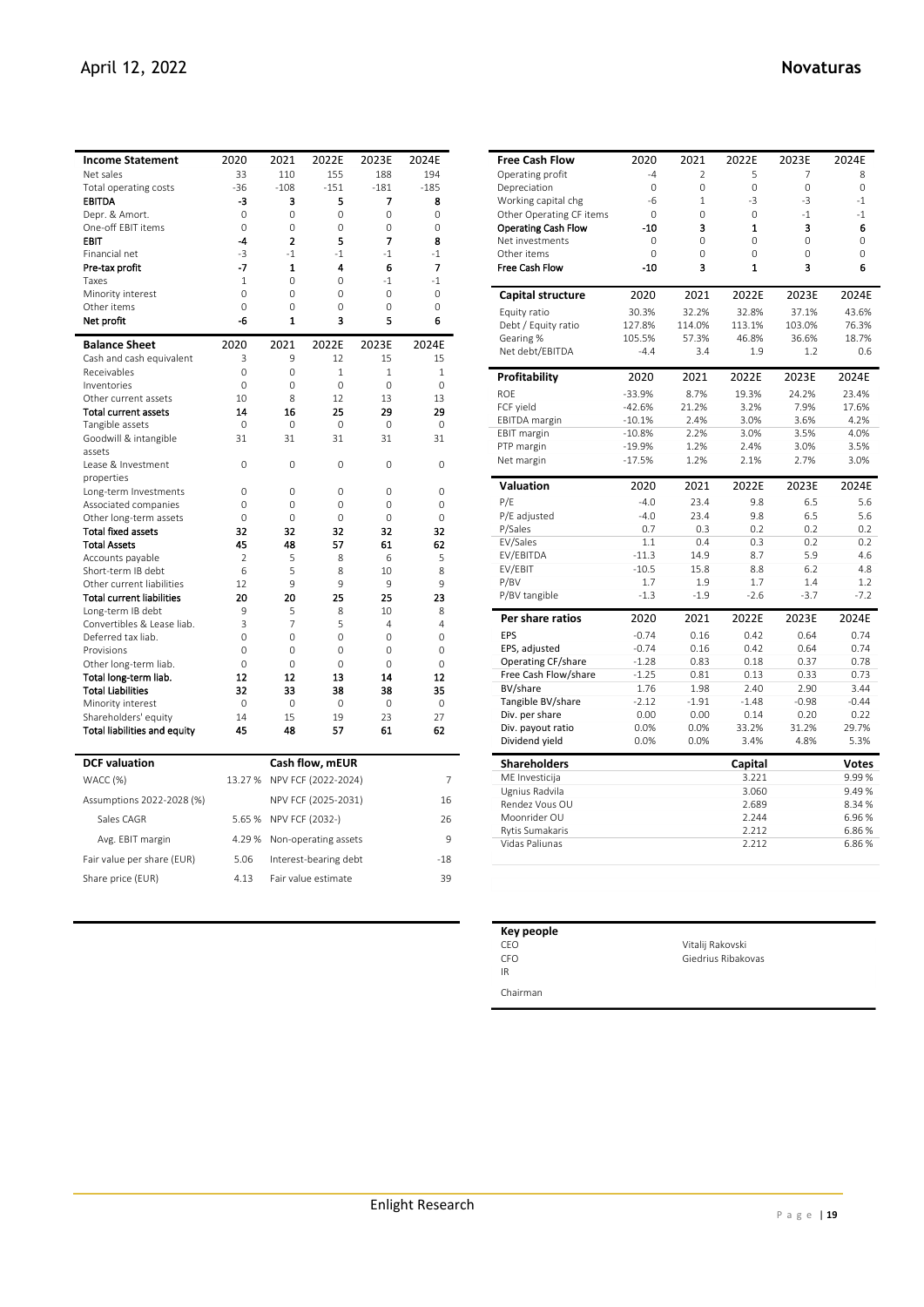| P/E                                                                              | <b>EPS</b>                                                   |
|----------------------------------------------------------------------------------|--------------------------------------------------------------|
| Price per share                                                                  |                                                              |
| Earnings per share                                                               | Profit before extraordinary items and taxes - income taxes + |
|                                                                                  | minority interest                                            |
|                                                                                  | Number of shares                                             |
|                                                                                  |                                                              |
| <b>P/Sales</b>                                                                   | <b>DPS</b>                                                   |
| Market cap                                                                       | Dividend for financial period per share                      |
| Sales                                                                            |                                                              |
|                                                                                  |                                                              |
| <b>P/BV</b>                                                                      | <b>CEPS</b>                                                  |
| Price per share                                                                  | Gross cash flow from operations                              |
| Shareholders' equity + taxed provisions per share                                | Number of shares                                             |
|                                                                                  |                                                              |
| P/CF<br>Price per share                                                          | <b>EV/Share</b>                                              |
|                                                                                  | Enterprise value                                             |
| Operating cash flow per share                                                    | Number of shares                                             |
|                                                                                  |                                                              |
| EV (Enterprise value)                                                            | Sales/Share                                                  |
|                                                                                  | Sales                                                        |
| Market cap + Net debt + Minority interest at market value - share of             | Number of shares                                             |
| associated companies at market value                                             |                                                              |
|                                                                                  |                                                              |
| Net debt                                                                         | <b>EBITDA/Share</b>                                          |
| Interest-bearing debt - financial assets                                         |                                                              |
|                                                                                  | Earnings before interest, tax, depreciation and amortization |
|                                                                                  | Number of shares                                             |
| <b>EV/Sales</b>                                                                  | <b>EBIT/Share</b>                                            |
|                                                                                  |                                                              |
| Enterprise value                                                                 | Operating profit                                             |
| Sales                                                                            | Number of shares                                             |
|                                                                                  |                                                              |
| <b>EV/EBITDA</b>                                                                 | <b>EAFI/Share</b>                                            |
|                                                                                  | Pre-tax profit                                               |
| Enterprise value                                                                 | Number of shares                                             |
| Earnings before interest, tax, depreciation and amortization                     |                                                              |
| <b>EV/EBIT</b>                                                                   | <b>Capital employed/Share</b>                                |
| Enterprise value                                                                 |                                                              |
|                                                                                  | Total assets - non-interest-bearing debt                     |
| Operating profit                                                                 | Number of shares                                             |
|                                                                                  |                                                              |
| Div yield, %                                                                     | <b>Total assets</b>                                          |
| Dividend per share                                                               |                                                              |
| Price per share                                                                  | <b>Balance sheet total</b>                                   |
|                                                                                  |                                                              |
| Payout ratio, %                                                                  | Interest coverage (x)                                        |
|                                                                                  |                                                              |
| Total dividends                                                                  | Operating profit                                             |
| Earnings before extraordinary items and taxes - income taxes + minority interest | <b>Financial items</b>                                       |
|                                                                                  |                                                              |
| Net cash/Share                                                                   | Asset turnover (x)                                           |
|                                                                                  |                                                              |
|                                                                                  | Turnover                                                     |
| Financial assets - interest-bearing debt                                         | Balance sheet total (average)                                |
| Number of shares                                                                 |                                                              |
|                                                                                  |                                                              |
| <b>ROA, %</b>                                                                    | Debt/Equity, %                                               |
|                                                                                  |                                                              |
| Operating profit + financial income + extraordinary items                        | Interest-bearing debt                                        |
| Balance sheet total - interest-free short-term debt - long-term advances         | Shareholders' equity + minority interest + taxed provisions  |
| received and accounts payable (average)                                          |                                                              |
|                                                                                  |                                                              |
| ROCE, %                                                                          | Equity ratio, %                                              |
| Profit before extraordinary items + interest expenses + other financial costs    |                                                              |
|                                                                                  | Shareholders' equity + minority interest + taxed provisions  |
| Balance sheet total - non-interest-bearing debt (average)                        | Total assets - interest-free loans                           |
|                                                                                  |                                                              |
| ROE, %                                                                           | CAGR, %                                                      |
|                                                                                  |                                                              |
| Profit before extraordinary items - income taxes                                 | Cumulative annual growth rate = Average growth rate per year |
| Shareholders' equity + minority interest + taxed provisions (average)            |                                                              |
|                                                                                  |                                                              |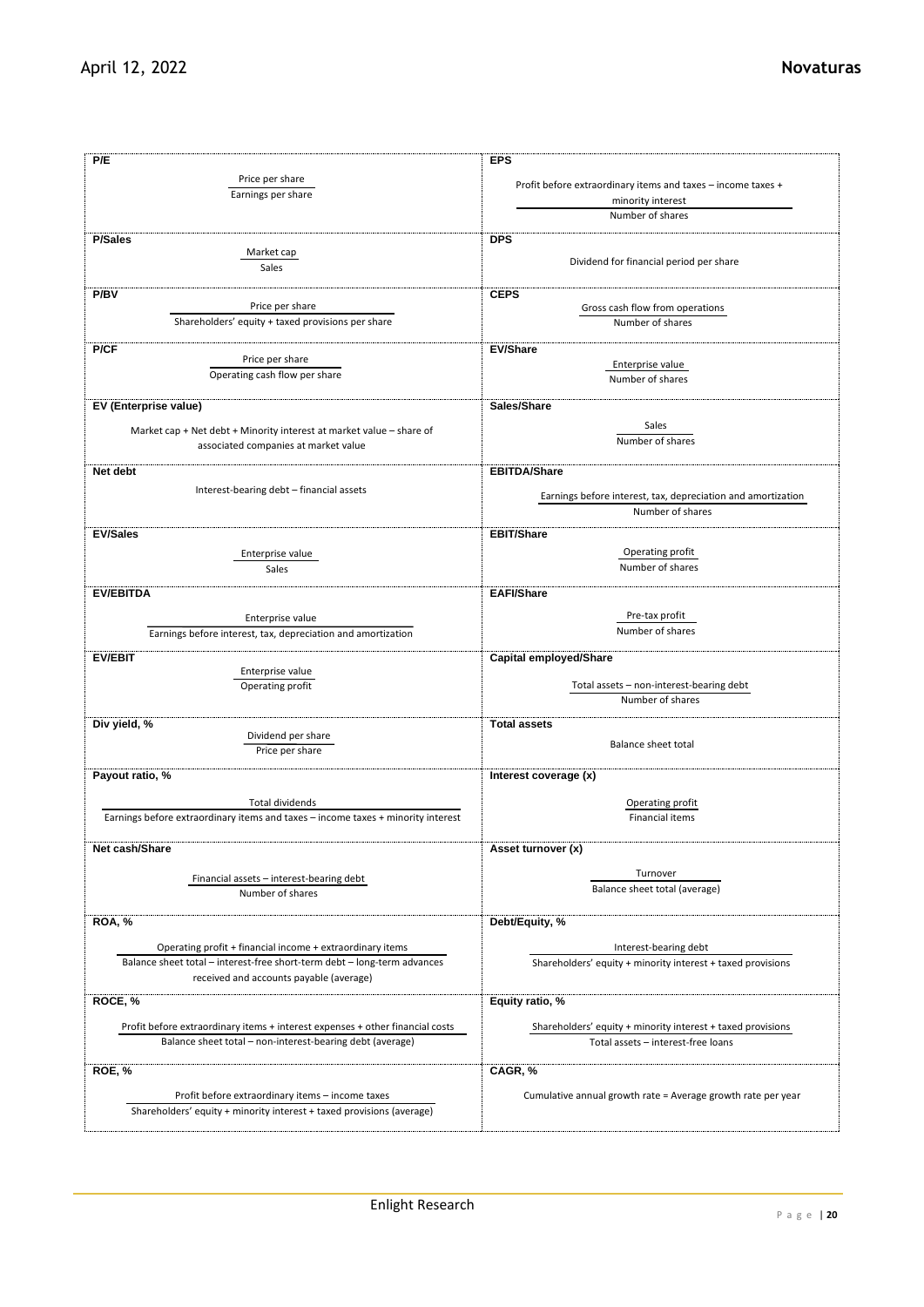## Disclaimer

Enlight Research OÜ's main valuation methods are discounted cash flow valuation and peer valuation with common multiples such as Price to Earnings, Enterprise Value to EBITDA, dividend yield etc. Aforementioned methods are used to estimate a company's fair value according to the following three scenarios: Bull (positive), Base (main scenario), and Bear (negative).

This report is commissioned by the company covered in this report which means Enlight Research OÜ receives compensation to write research on the company. The compensation is pre-determined and does not depend on the content in the report. This report is not to be considered investment research under MiFID regulations. Enlight Research OÜ does not issue investment recommendations or advice.

This report is for informational purposes only i.e. it should not be considered as an offer to sell or buy. Investors are encouraged to make their own research and not rely solely on this report when making their investment decisions. The decision to invest or not to invest is fully the responsibility of the investor i.e. Enlight Research OÜ takes no responsibility nor gives any guarantees with regards to investment decisions made by investors. Investing in equities entails risk e.g. the price of an equity decreases. Past performance is not a guarantee for future performance.

This report is based on information and sources that Enlight Research OÜ deemed to be reliable. However, Enlight Research OÜ cannot guarantee the accuracy or completeness of the information. All forward-looking statements and financial forecasts entail uncertainty and are subject to change without notice. Enlight Research OÜ accept no liability for any loss or damage resulting from the use of this report.

The analyst(s) writing this report own shares in the company in this report: No

The analyst(s) responsible for this report are not allowed to trade in any financial instruments of the company in this report until after the analyst report has been published, or if other conflict of interest exist e.g., advisory related.

Investors should assume that Enlight Research OÜ is seeking, or is performing, or have performed advisory services or other revenue generating services for the company in this report. An analyst's compensation is never directly related to advisory projects. An analyst working on advisory projects will be taken over the "Chinese wall" as soon as relevant regulations and/or guidelines require this.

The document may not be copied, reproduced, distributed, or published to physical or legal entities that are citizens of or domiciled in any country where relevant laws and/or regulations prohibit this.

This report may not be copied, reproduced, distributed, or published other than for personal reasons without written permission by Enlight Research OÜ. To apply for permission, send an email to below address:

ResearchTeam@enlightresearch.net

© Copyright 2019 Enlight Research OÜ